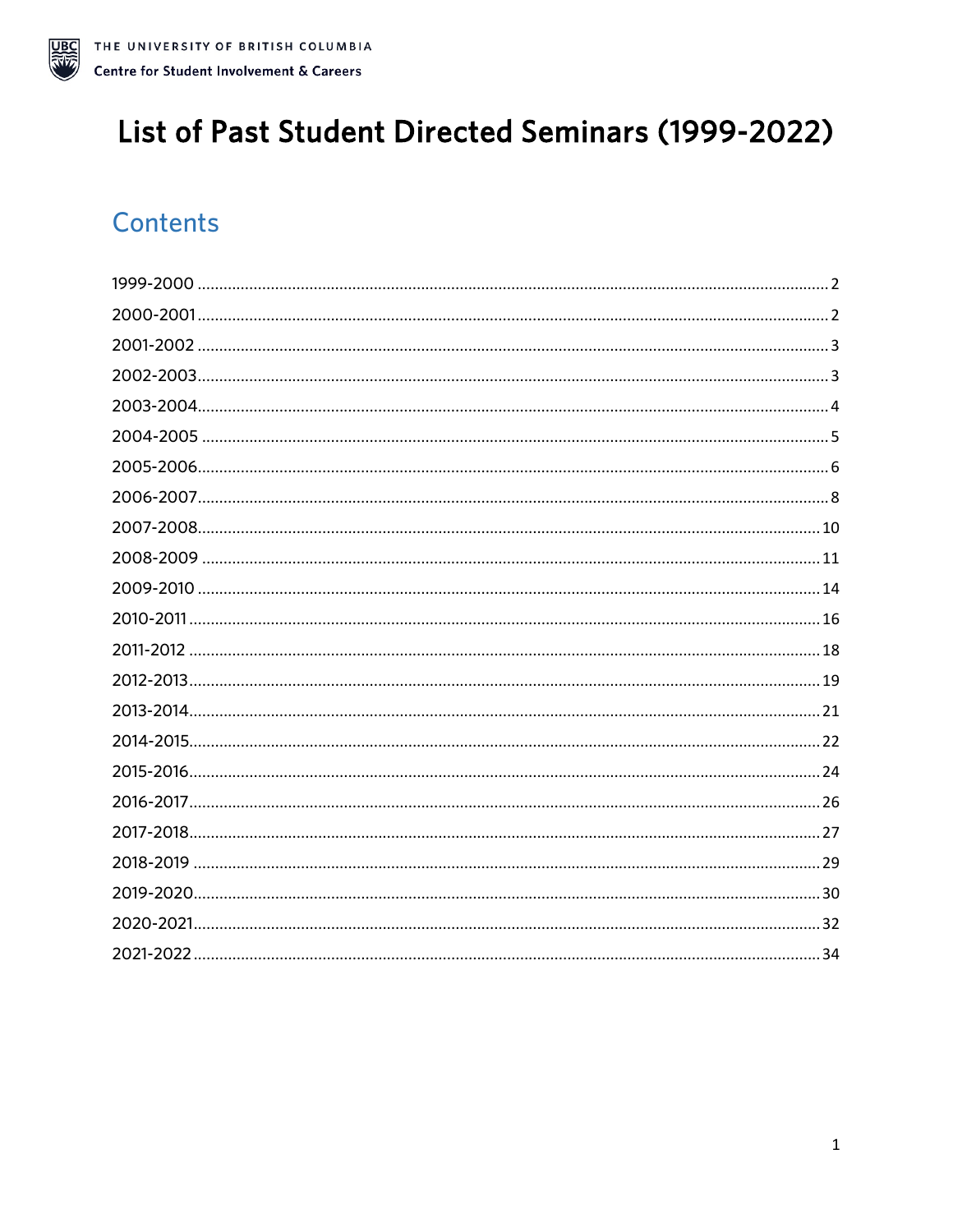

## <span id="page-1-0"></span>1999-2000

#### Mathematical Ratios and Patterns in Nature Biology (BIOL 448)

- Coordinator: Jen Sunday
- Faculty Sponsor: Dr. Martin Adamson

#### An Investigation into Complementary and Alternative Medicine (ICAM) (BIOC 448 / PHAR 450)

- Coordinator: Ashley Riskin
- Faculty Sponsor: Dr. Richard Barton

#### Film in Post-Colonial Asia (FILM 434B)

- Coordinator: Nicki Magnolo
- Faculty Sponsor: Dr. Ken Bryant

#### Management of Natural and Human Resources in the Georgia Basin (ASTU 400)

- Coordinator: Tom Bird
- Faculty Sponsor: Dr. John Robinson

### <span id="page-1-1"></span>2000-2001

#### Empowerment, Engagement and Social (ASTU 400)

- Coordinator: Sara Ross
- Faculty Sponsor: Dr. Rob Van Wy

#### Sustainability in Vancouver (ASTU 400)

- Coordinator: R. Drage
- Faculty Sponsor: Dr. Fiona Crofton

#### Introduction to Asian Performing Arts (THTR 448B)

- Coordinator: C. Mackie
- Faculty Sponsor: Peter Loeffler

#### Future Problem Solving and Gifted Education (EPSE 390)

- Coordinator: Kevin Burnell
- Faculty Sponsor: Dr. Marion Porath

#### Social Justice (ASTU 400)

- Coordinator: Sima Zerehi
- Faculty Sponsor: Dr. Maureen Ryan

#### An Investigation into Integrative, Complementary and Alternative Medicine (ICAM) (PHAR 450)

- Coordinator: A. J. Rubin
- Faculty Sponsor: Dr. Richard Barton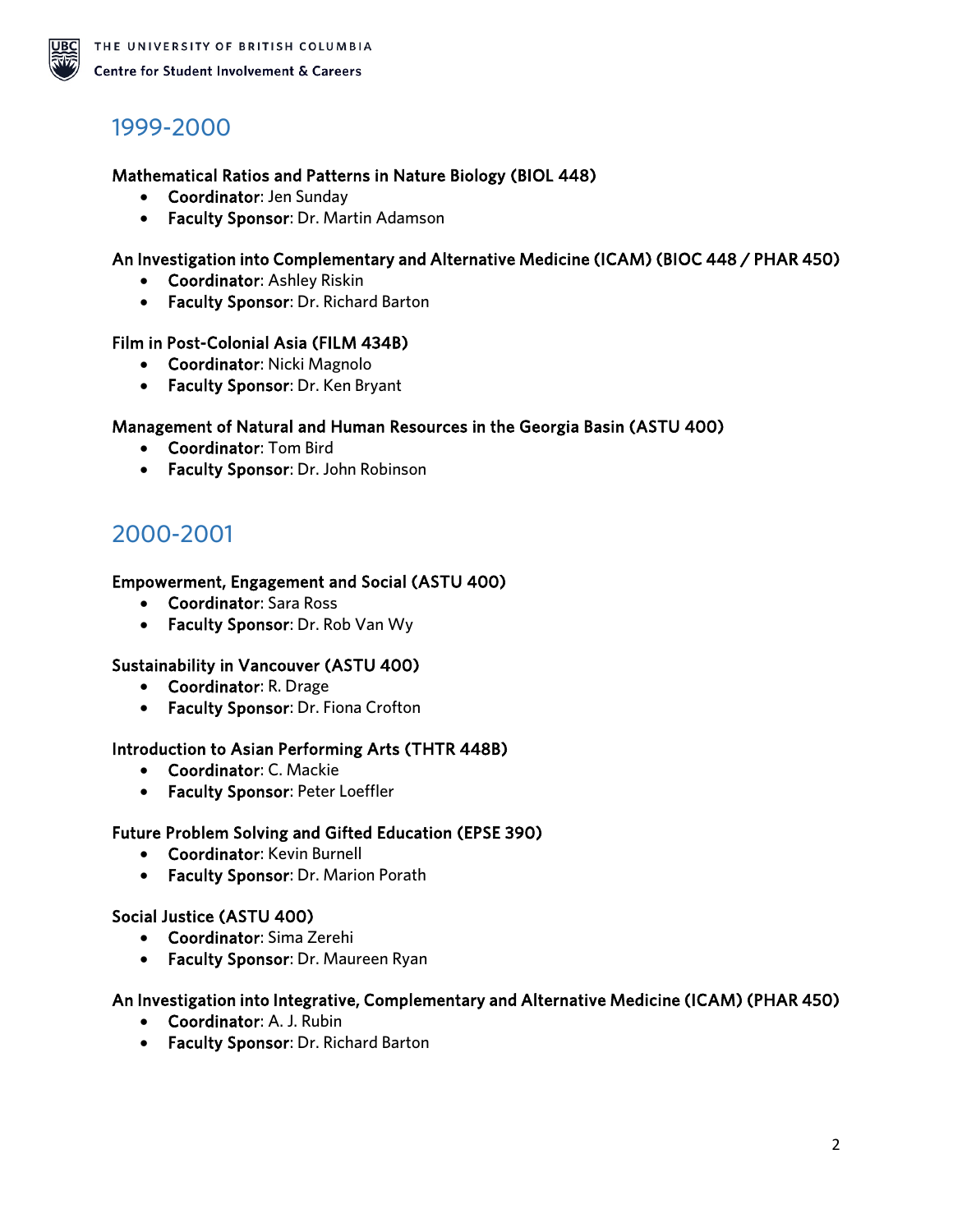

# <span id="page-2-0"></span>2001-2002

#### Appropriate Technology and Engineering Ethics in the Developing World (APSC 262)

- Coordinator: Jordan Ko
- Faculty Sponsor: Dr. Robert Crawford

#### Integrative, Complementary, & Alternative Medicine (ICAM) (PHAR 450)

- Coordinators: Liana Hwang and Ryan Morasiewicz
- Faculty Sponsor: Dr. Lynda Eccott

#### Environmental Movements (SOCI 433)

- Coordinator: Daphne Hamilton-Nagorsen
- Faculty Sponsor: Dr. David Tindall

#### Cognitive Liberty: Psychedelic Perspectives (PHIL 486)

- Coordinator: Mark Bryan
- Faculty Sponsor: Dr. Jim Dybikowski

#### Historical Mysteries (ASTU 400)

- Coordinators: Elisa Wakabayashi and Terrance Yue
- Faculty Sponsor: Dr. M. Boudrea

### <span id="page-2-1"></span>2002-2003

#### CPSC Problem Solving Course (CPSC 448)

- Coordinators: Igor Naverniouk and Ali Taleghani
- Faculty Sponsor: Dr. George Tsiknis

#### A Study of the Decline of Selected Civilizations

• Faculty Sponsor: Dr. William Wray

#### An Investigation into Integrative, Complementary, and Alternative Medicine (ICAM) PHAR 450

- Coordinators: Irfan Kuo
- Faculty Sponsor: Dr. Ingrid Price

#### Eating Disorders: From Prevention to Treatment (FNH 490)

- Coordinator: Sarah Kielly
- Faculty Sponsor: Dr. Ryna Levy-Milne

#### The Crusades

- Coordinator: Craig Jangula
- Faculty Sponsor: Dr. R. Unger

#### Awareness

- Coordinator: Ivan Tucakov
- Faculty Sponsor: Dr. Jaymie Matthews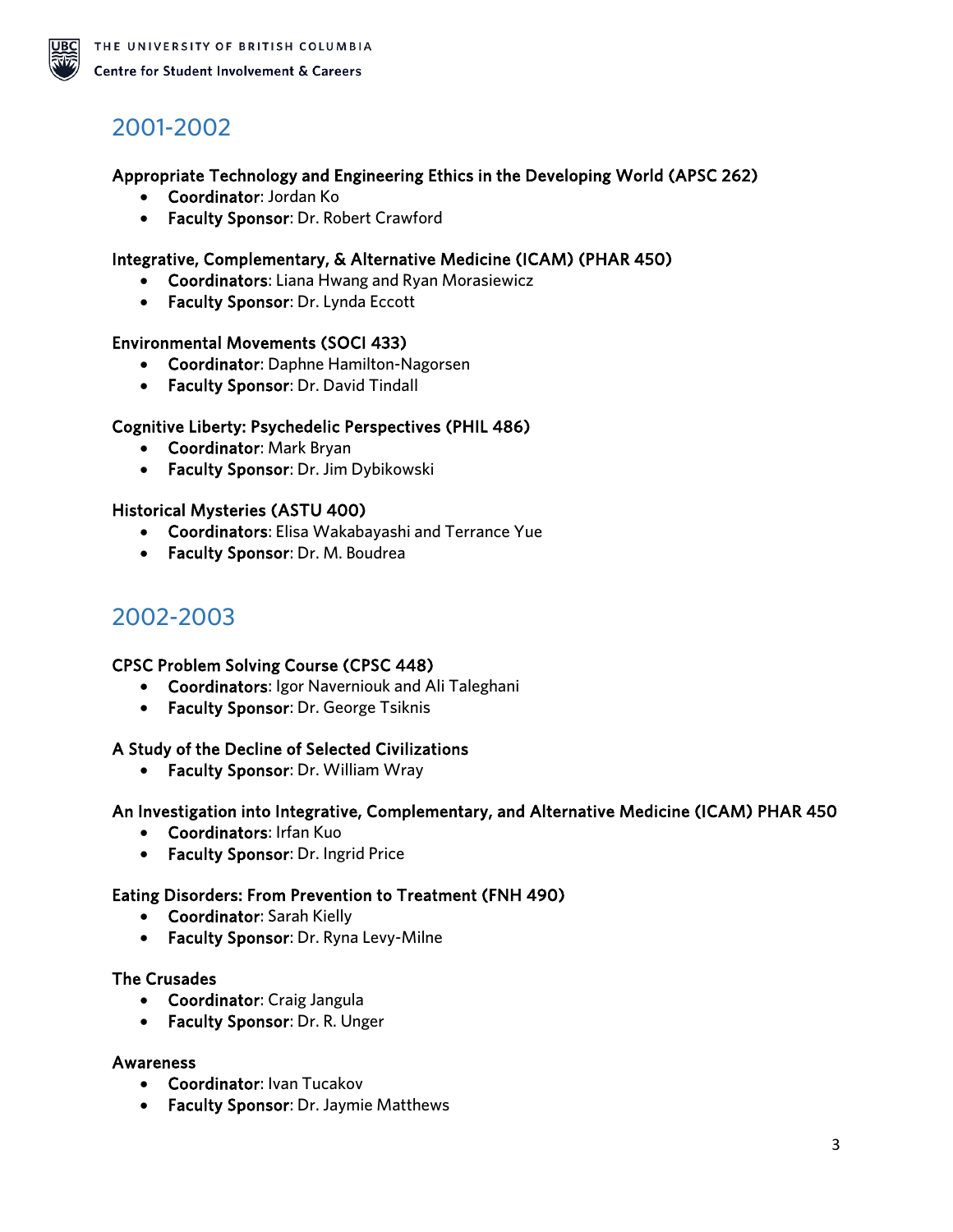

#### Environmental Action (GEOG 448)

- Coordinator: Deanna Del Vecchio
- Faculty Sponsor: Dr. Juanita Sundberg

#### Scandals in History

• Coordinator: Sri Bhavani Ganesan

#### An Interdisciplinary Evaluation of Marine Protected Areas (ISCI 448)

- Coordinator: Becky Freedman
- Faculty Sponsor: Dr. Lee Gass

#### Activist Media Studies (SOCI 433)

- Coordinator: Eric Rosenberg
- Faculty Sponsor: Dr. R. Ratner

### <span id="page-3-0"></span>2003-2004

#### A Critical Look at TV News (ASTU 400J)

- Coordinator: John Pippus
- Faculty Sponsor: Dr. Jane Flick

#### Psychoneuroimmunology and Mind-Body Medicine

- Coordinator: Anita Komonski
- Faculty Sponsor: Dr. Ingrid Price

#### Topics in Midwifery Practice (MIDW 220)

- Coordinators: Carolyn Saunders and Tamara Nammas
- Faculty Sponsor: Dr. Elaine Carty

#### Medical Innovation and Healthcare Politics (ISCI 448)

- Coordinator: Pouya Rezazadeh-Azar
- Faculty Sponsor: Dr. Ian Scott

#### Seminar on African Issues (ASTU 400A)

- Coordinator: Veronica Fynn
- Faculty Sponsor: Dr. Glen Peterson

#### Topics in Bioinformatics

- Coordinators: Grace Zheng and Carol Huang
- Faculty Sponsor: Dr. Francis Ouellette

#### Theory into Practice: Art and Society in Vancouver

- Coordinators: Laura Witt and Serena Carreira
- Faculty Sponsor: Dr. Marina Roy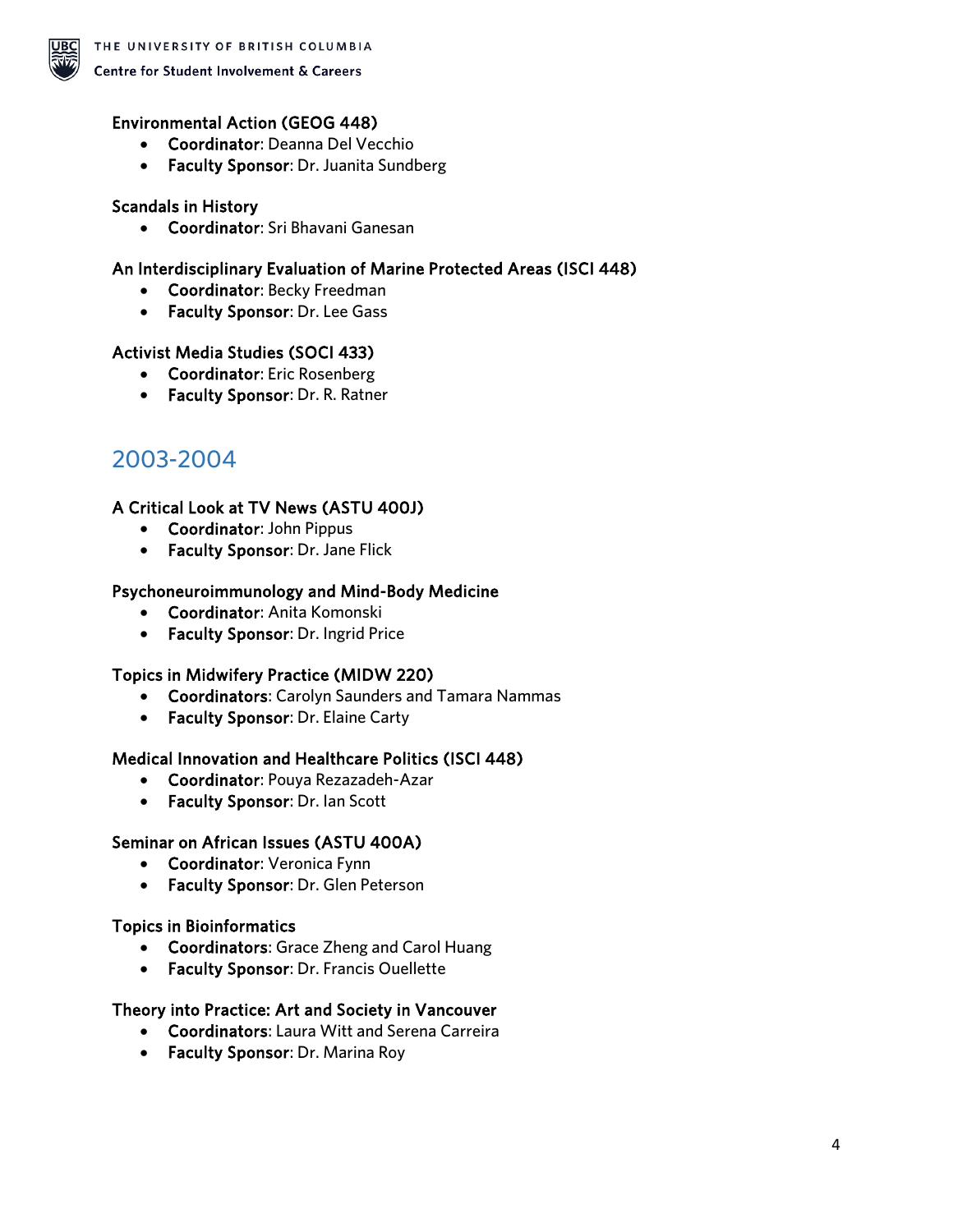

#### Hamiltonian Dynamics

- Coordinators: Jordan Schultz and Ryan Mckenzie
- Faculty Sponsor: Dr. Mona Berciu

#### Multimedia Practice in Education (EDUC 449D)

- Coordinators: Corisande Baldwin, Lana Trey
- Faculty Sponsor: Ms. Anne-Marie Lamonde

#### Diplomacy and Negotiation (POLI 370)

- Coordinators: Ana-Maria Blanaru, Marko Papic
- Faculty Sponsor: Dr. Richard Price

## <span id="page-4-0"></span>2004-2005

#### Clinical Sports Nutrition (FNH 497B)

- Coordinator: Sinead Feeney
- Faculty Sponsor: Dr. Ryna Levy Milne

#### Renewable Energy Engineering (APSC 498)

- Coordinators: Kym Rich and Matt Clarke
- Faculty Sponsor: Dr. Scott Dunbar

#### Persian Poetry: Classical to Modern (ASTU 400A)

- Coordinator: Khatereh Aminoltejari
- Faculty Sponsor: Dr. Mory Ghomshei

#### International Relations: Critical Theories & Representation (ASTU 400F)

- Coordinators: Jose Poveda, Sam Leung, and Christina Apostol
- Faculty Sponsor: Dr. Robert Crawford

#### Innovative Technology in Biomedical Research (BIOL 448)

- Coordinator: Edmond Chau
- Faculty Sponsor: Dr. Richard Bart

#### Topics in HIV/AIDS Research (BIOL 448A)

- Coordinator: Brian Scarth
- Faculty Sponsor: Richard Harrigan

#### Intimate Discussions with Sexuality in Renaissance Drama (ENGL 347A)

- Coordinator: Brianna Wells
- Faculty Sponsor: Dr. Stephen Guy-Bray

#### Problem Solving in Computer Science (CPSC 490)

- Coordinator: Frank Chu
- Faculty Sponsor: Dr. George Tsiknis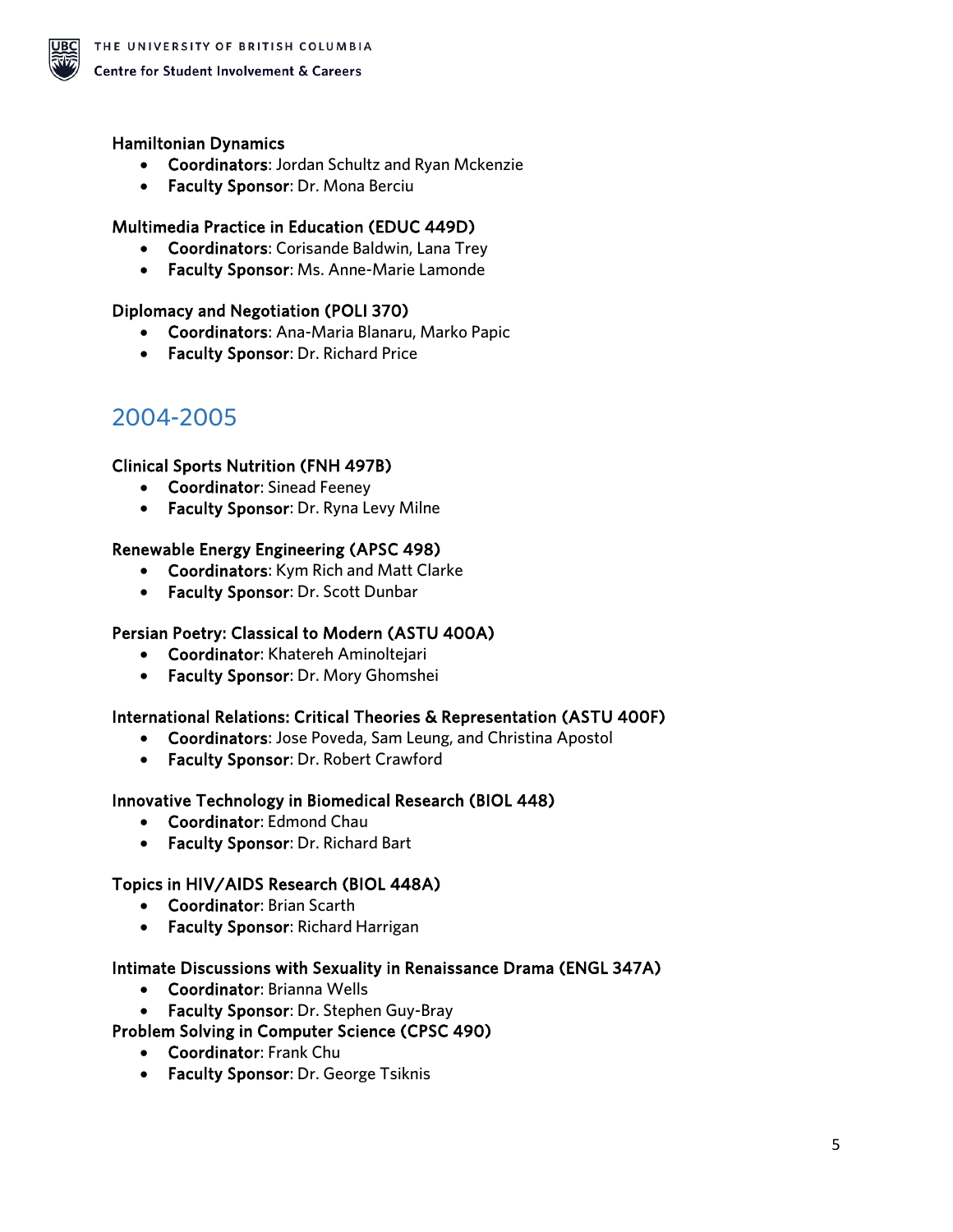

#### Analytical Approaches to Scientific Writing (BIOL 448B)

- Coordinators: Courtney Campbell, Michael Long
- Faculty Sponsor: Dr. Wayne Goodey

#### The Theory and Practice of Debate (ASTU 400D)

• Coordinator: Teddy Harrison

#### Terrorism and its Impact on Society (ASTU 400E)

• Coordinator: Samira Perera

#### 20th Century Continental Philosophy in Context (ENGL 409)

- Coordinator: Jeremy Rawkins
- Faculty Sponsor: Charles Barbour

#### A Scientific and Experiential Exploration of Complementary and Alternative Medicine (ISCI 448)

- Coordinator: Muneera Hussain
- Faculty Sponsor: Dr. Lyren Chiu

#### Community Ecology & Communicable Diseases (ISCI 448L)

- Coordinators: Rehana Nanjijuma and Shazia Karmali
- Faculty Sponsor: Dr. Shafiq Dharamsi

#### Introduction to the Role of Technology in International Development (APSC 262)

- Coordinators: Monica Rucki and Danny Higginson
- Faculty Sponsor: Dr. Susan Nesbit

#### Development Issues in Africa (ASTU 400B)

- Coordinators: Kerrie Thornhill and Hop Wo
- Faculty Sponsor: Dr. Allen Sens

### <span id="page-5-0"></span>2005-2006

#### Sex, Drugs, and Rock 'n Roll: Popular Culture, 1970s to Today (ENGL 466E)

- Coordinator: Ashley Bayles
- Faculty Sponsor: Dr. Gisele Baxter

#### Transforming Theory to Action: An Exploration of Critical Race and Critical Pedagogy Praxis (WMST 450B)

- Coordinator: Mia Amir
- Faculty Sponsor: Dr. Juanita Sundberg

#### Problem Solving in Computer Science (CPSC 490)

- Coordinators: Dustin Tseng and Mike Li
- Faculty Sponsor: Dr. David Kirkpatrick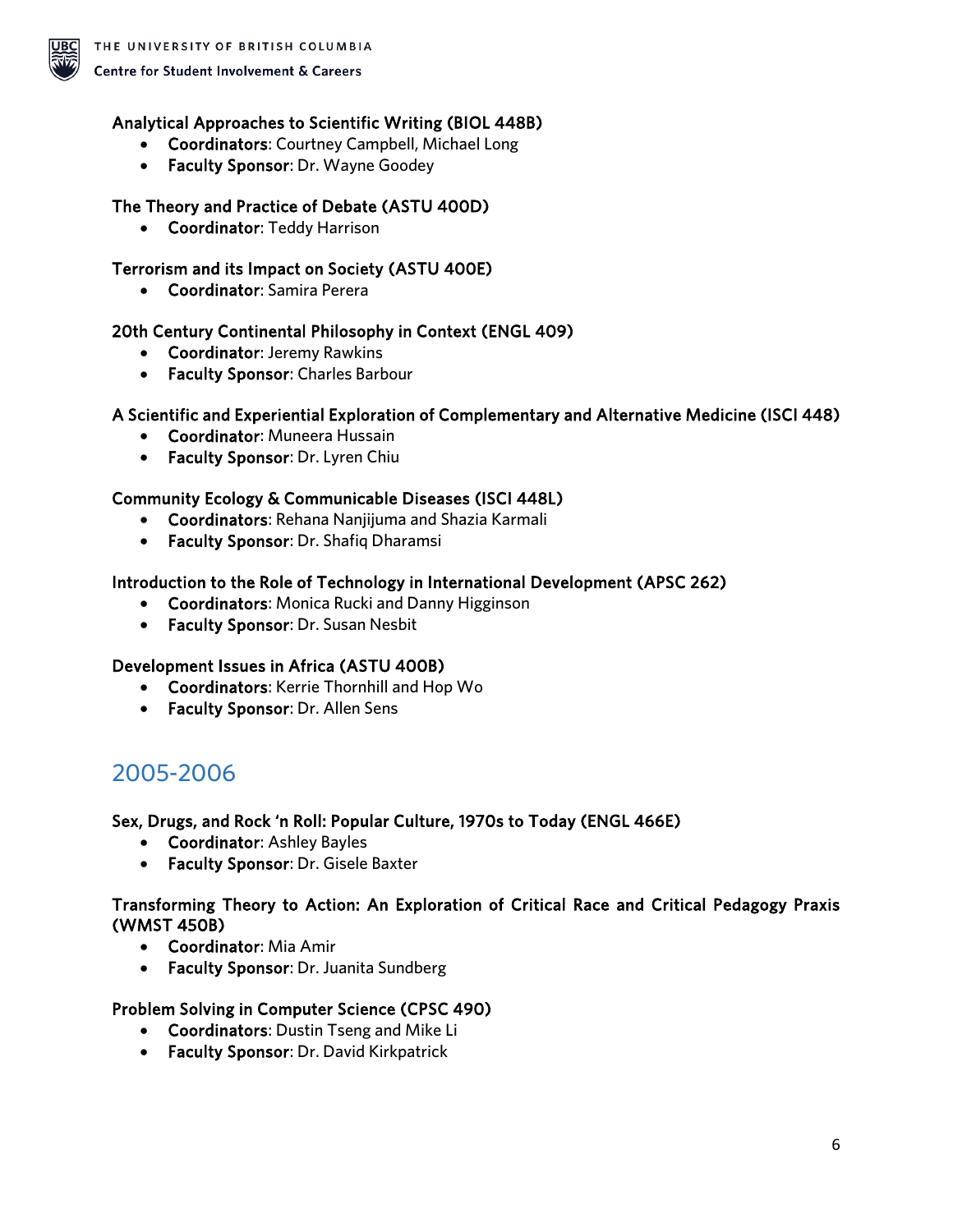

### Politics of HIV/AIDS in Africa (ASTU 400F)

- Coordinator: Brenda Ogembo
- Faculty Sponsor: Dr. Jerry Spiegel

### Globalization and the Environment (ISCI 490)

- Coordinators: Ashley Good and Shelby Tay
- Faculty Sponsor: Dr. George Spiegelman

#### Gender, Sex, and Sexuality in Japanese Culture (ASTU 400A)

- Coordinator: Yvonne Kong
- Faculty Sponsor: Dr. Sharalyn Orbaugh

#### Eye of the Beholder: A Study of the Social Experience of the Chinese Cultural Revolution (ASTU 400C)

- Coordinators: Vivian Tsang, Catherine Kwan, Kenneth Lau
- Faculty Sponsor: Dr. Josephine Chui-Duke

#### Corporate Social Responsibility – Solutions and Limitations (COMM 490B/ASTU 400L)

- Coordinators: Aruna Ranganathan and Elim Ng
- Faculty Sponsor: Dr. Peter Nemetz

#### Political Entities, Political Identities (ASTU 400B)

- Coordinator: Savka Andic
- Faculty Sponsor: Dr. Hani Faris

### Factors in the Modeling the Spread of Disease (ASTU 400K)

- Coordinator: John Lang
- Faculty Sponsor: Dr. Robert Hogg

#### Topics in Stem Cell Research (BIOL 448C / MEDG 488C)

- Coordinator: James Wilton
- Faculty Sponsor: Dr. Fabio Rossi

### Seminal Papers in Marine Biogeochemistry (EOSC 448E)

- Coordinators: David Semeniuk, Melissa Rohde
- Faculty Sponsor: Dr. Susan Allen

### Anarchism and Everyday Life (ANTH 433A)

- Coordinator: D'Arcy Pocklington
- Faculty Sponsor: Dr. Charles Menzies

#### Human Rights at Home: A Practical Approach to Challenging the ~isms (SOCI 433A)

- Coordinators: Nae English and Rosemary Morgan
- Faculty Sponsor: Dr. Neil Guppy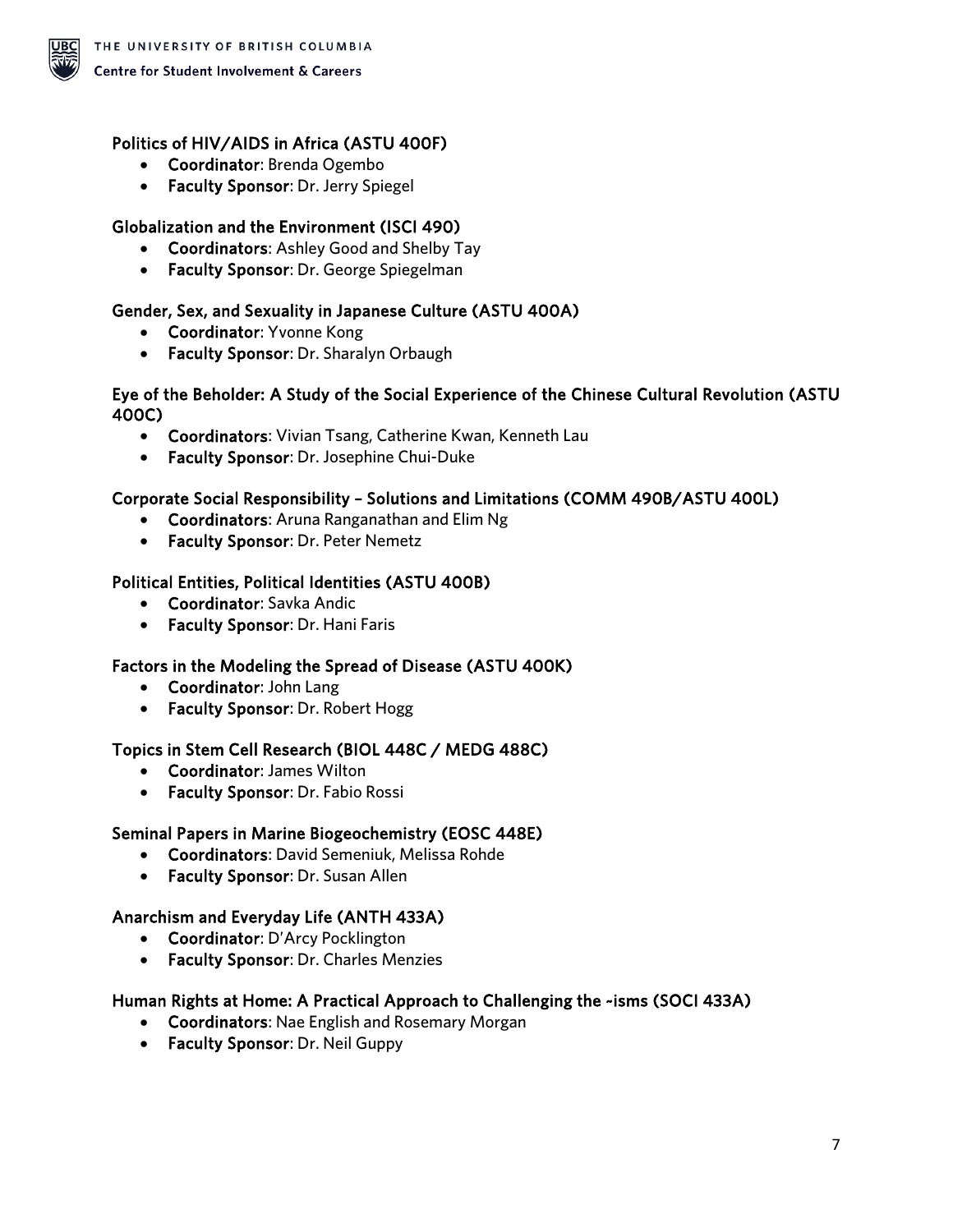

#### The Role of Technology in International Development (APSC 262)

- Coordinators: Michelle Murphy and Anna Akkerman
- Faculty Sponsor: Dr. Walter Merida

#### Exploration of Iranian Contemporary Art and Culture (ASTU 400G)

- Coordinators: Pooya Khalili and Iman Khalili
- Faculty Sponsor: Enrique Manchon

#### Theorizing and Practicing Education for Integrated, Whole Human Development (ASTU 400D)

- Coordinator: Jen Cizman
- Faculty Sponsor: Jane Flick

#### An Insight into Biomedical Research: Clinical Research, Innovative Technology and Integrated Healing (BIOL 448J)

- Coordinators: Dianna Louie and Sarah Neumann
- Faculty Sponsor: Dr. Richard Barton

#### Social, Cultural and Clinical Issues of the Child Bearing Year (ASTU 400E)

- Coordinators: Marijke de Zwager and Yarra Vostrcil
- Faculty Sponsor: Elaine Carty

### <span id="page-7-0"></span>2006-2007

#### Managing Diversity in Organizations: Challenging the '-isms' in Organizational Culture and Social Networks (COMM 490B/ASTU 400E)

- Coordinators: Eiston Lo and Josephine Wong
- Faculty Sponsor: Dr. Marc-David Seidel

#### Higher Education Reform (EDUC 449B)

- Coordinators: Iain Snee and Brittany Baum
- Faculty Sponsor: Dr. Marc-David Seidel

#### Conflict Management Systems (APSC 498F)

- Coordinator: Bijan Ahmadian
- Faculty Sponsor: Sharon Sutherland

#### Consumer Culture and Identity in Latin America (HIST 450D)

- Coordinator: Angela Chaisson
- Faculty Sponsor: Dr. Alejandra Bronfman

#### Problem Solving in Computer Science (CPSC 490)

- Coordinators: Igor Ostrovsky and Andrew Rothbart
- Faculty Sponsor: Dr. Patrice Belleville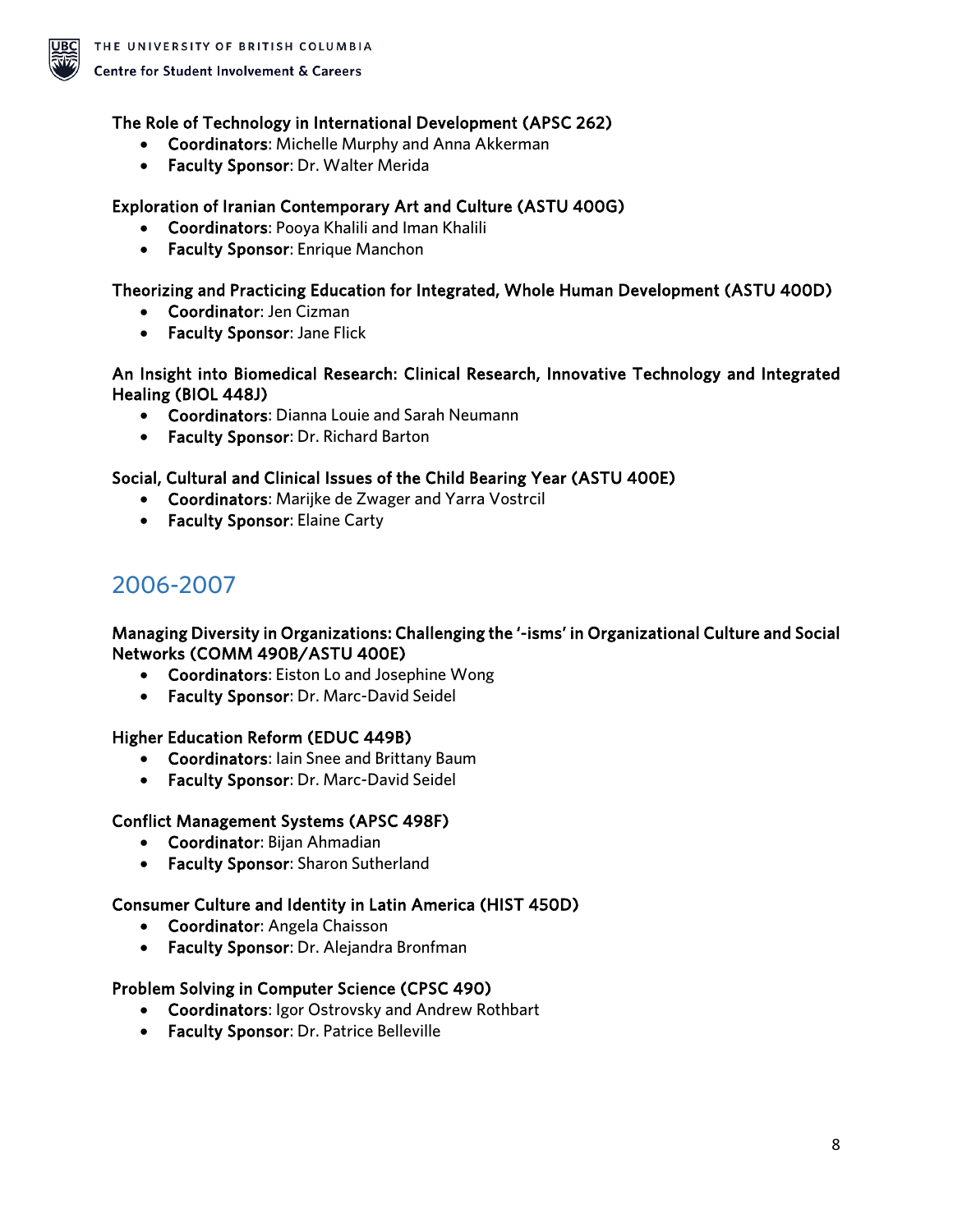

#### Constructing Everyday Life: The Sociology of Popular Culture (SOCI 433)

- Coordinators: Kerry Watts and Anna Downing
- Faculty Sponsor: Dr.Tom Kemple

#### Philosophy of Cognitive Liberty (PHIL 489)

- Coordinator: Robin Tavender
- Faculty Sponsor: Dr. Steven Taubeneck

#### The Graphic Novel as Literature (ENGL 490)

- Coordinator: Drew Gilmour
- Faculty Sponsor: Dr. Kieran Kealy

#### The Rise of Modern Medicine and its Impact on Society (BIOL 448B/ASTU 400A)

- Coordinators: Brinda Shah and Kathryn Hunter
- Faculty Sponsor: Dr. Keith Benson

#### Immigration and Identity in Canada (SOCI 433B)

- Coordinator: Madeleine de Trenquayle
- Faculty Sponsor: Dr. Gillian Creese

#### An Investigation into Complementary and Alternative Medicine (BIOL 448G)

- Coordinator: Sylvia Lim
- Faculty Sponsor: Lynda Eccott

#### Communalism and Politics in South Asian Literature (ASTU 400F)

- Coordinators: Komal Kumar and Nabila Pirani
- Faculty Sponsor: Dr. Ken Bryant

#### History and Literature of Iran (ASTU 400C)

- Coordinators: Mani Roshan Moniri, Nazanin Roshan Moniri
- Faculty Sponsor: Dr. Mory Ghomshei

#### History of Taiwan (ASTU 400D)

- Coordinator: Iris Chen
- Faculty Sponsor: Dr. Peter Nosco

#### Appropriate Technology in International Development (APSC 262)

- Coordinators: Kris Madelung and Davey Mitchell
- Faculty Sponsor: Dr. Robert Millar

#### Sexual Violence (SOCI 433B)

- Coordinators: Bryce Westlake and Dominika Kupczyk
- Faculty Sponsor: Dr. Becki Ross

#### English Unbound (ENGL 466F)

- Coordinators: Amanda Reaume and Johnson Chan
- Faculty Sponsor: Dr. Marlene Briggs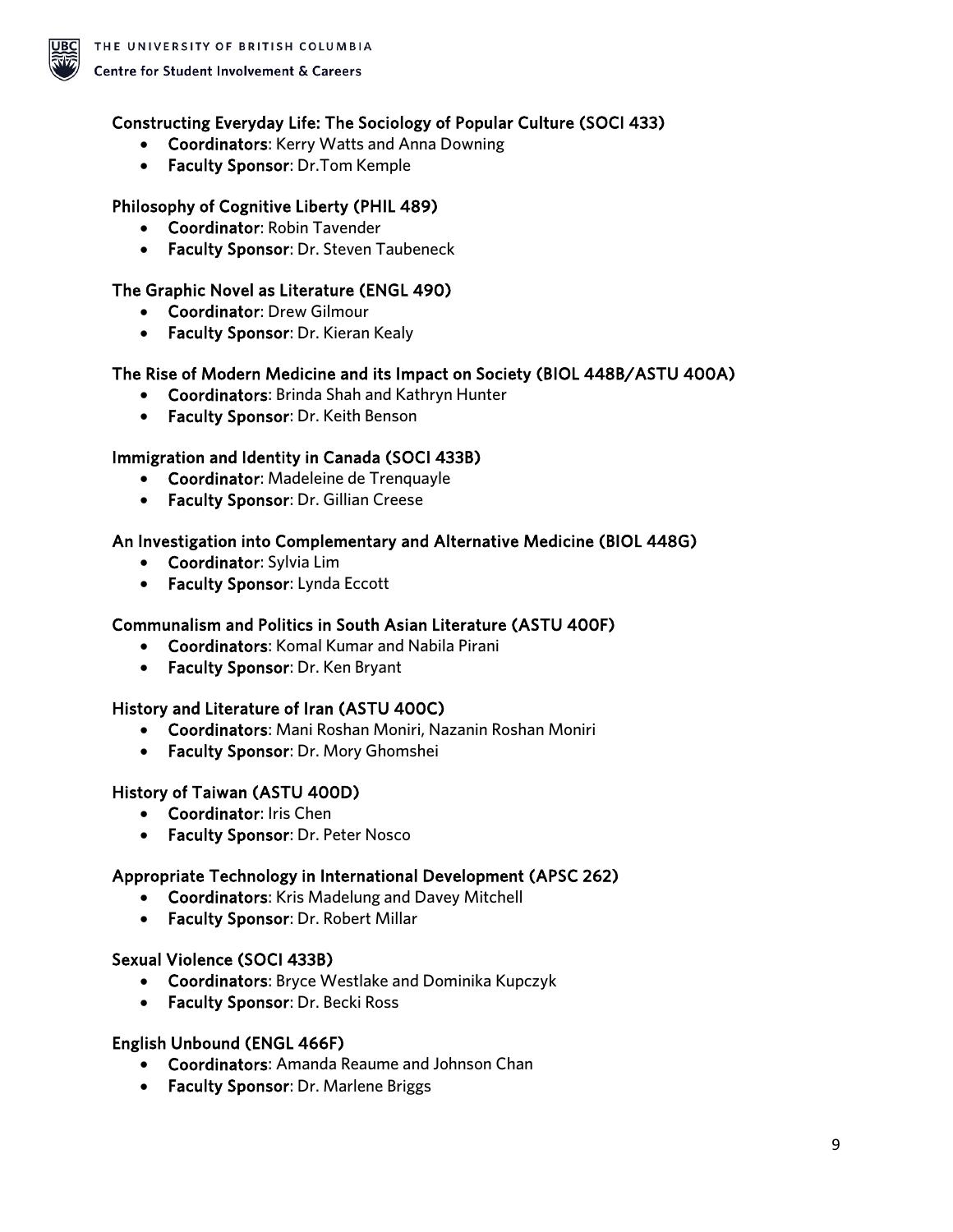

#### Diplomacy and the United Nations (ASTU 400B)

- Coordinators: Jennifer Brooke and Amir Musin
- Faculty Sponsor: Dr. Ramjee Parajulee

#### An Introduction to the Fields and Methods of Biomedical Research (BIOL 448J)

- Coordinators: Noah Alexander and Gordon Kirkpatrick
- Faculty Sponsor: Dr. Agnes Lacombe

## <span id="page-9-0"></span>2007-2008

#### Think Globally, Act Locally: Citizenship in Vancouver (SOCI 433A 002)

- Coordinators: Esther Yuen and Maureen Mendoza
- Faculty Sponsor: Rima Wilkes

#### Popular Culture and Folklore in Contemporary Japan (ASTU 400B 001)

- Coordinator: Yoshiko Kosugi
- Faculty Sponsor: Dr. Adheesh Sathaye

#### The Baha'I Faith and Today's World (ASTU 400E 001)

- Coordinator: Sahand Vafadary
- Faculty Sponsor: Dr. Lee Brown

#### Approaches to Teaching Community Health Internationally (SOCI 433A 002)

- Coordinators: Vanessa Barbosa and Natalie Amram
- Faculty Sponsor: Dr. Jerry Spiegel

#### Contemporary Iranian History and Governments (ASTU 400D 001)

- Coordinators: Bahador Moosavi Zadeh and Razi Ardakani
- Faculty Sponsor: Dr. Daniel Vickers

#### Graphic Novels: Legitimizing the Genre (ASTU 400A 001)

- Coordinator: Phedra Deonarin
- Faculty Sponsor: Dr. Kevin McNeilly

#### Medicine in the 21st Century: Delivery and Care (ANAT 448K)

- Coordinator: Bez Toosi
- Faculty Sponsor: Dr. Bernie Bressler

#### Perspectives on Health: From Local to Global (FNH 497B)

- Coordinator: Melanie Byland and Nadia Formigoni
- Faculty Sponsor: Dr. Jim Frankish

#### Sociology of Urban Poverty (SOCI 433)

- Coordinator: Sarah Brayne
- Faculty Sponsor: Dr. Wendy Roth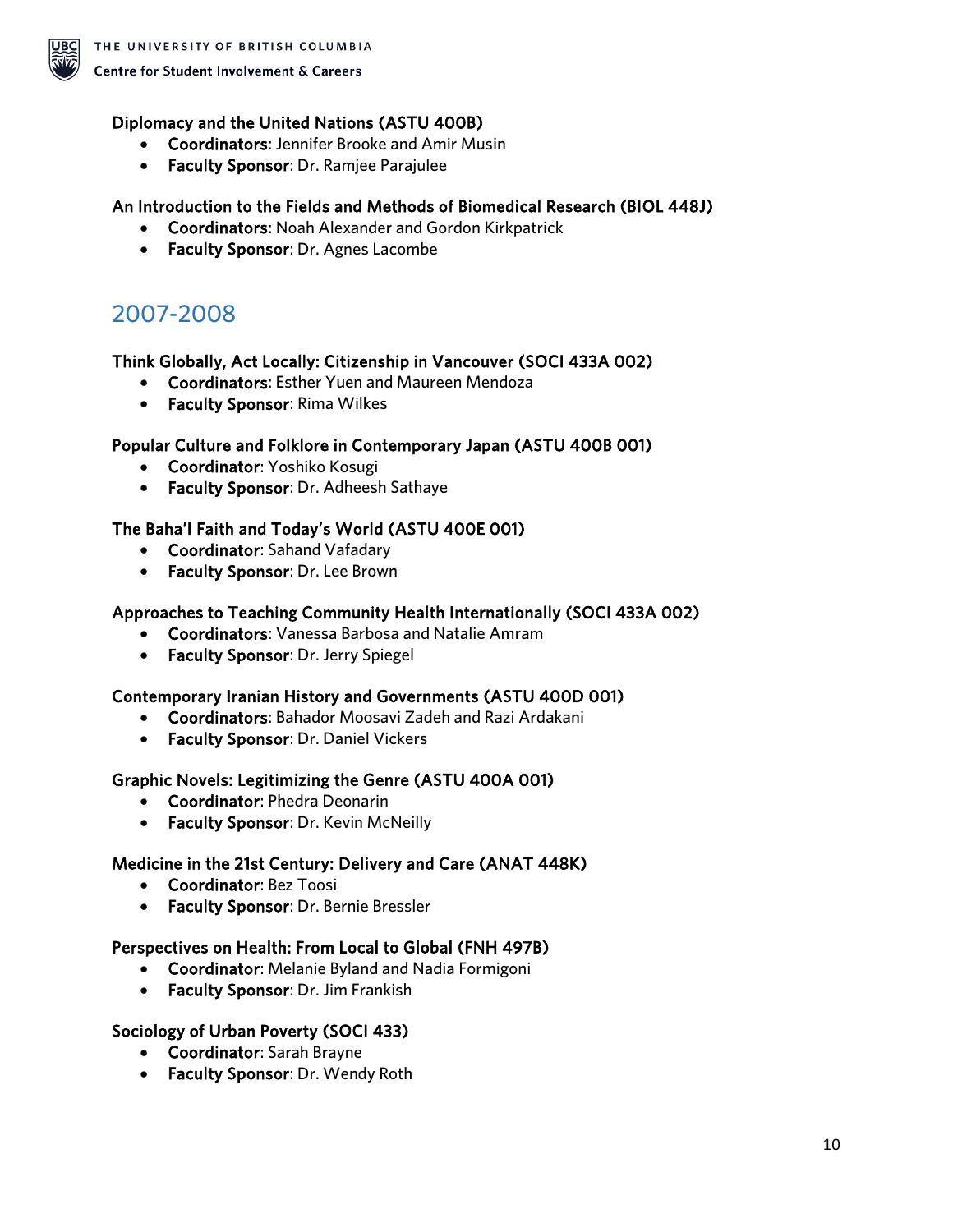

#### Chick Lit: Making (Over) a Context (ENGL 490 015)

- Coordinator: Anita Law
- Faculty Sponsor: Dr. Giselle Baxter

#### The Fundamentals of Tropical Disease (BIOL 448B)

- Coordinator: Goldis Chami
- Faculty Sponsor: Dr. Patricia Schulte

#### The Rise of Modern China (GEOG 442)

- Coordinator: Justin Carter
- Faculty Sponsor: Dr. Jim Glassman

#### Climate Change: Technological Solutions and Social Realities (APSC 498G)

- Coordinators: Daniel Klein and Emma Hume
- Faculty Sponsors: Sheldon Duff and Mary Lynn Young

#### Contemporary Art in Vancouver (VISA 471A)

- Coordinator: Allison Shields
- Faculty Sponsor: Marina Roy

#### Lifting the Veil: Representations of Middle-Eastern Women (WMST 425)

- Coordinators: Aneeta Dastoor and Farah Sheriffdeen
- Faculty Sponsor: Dr. Joel Martineau

#### Geography of an 'African' Woman (GEOG 442-202)

- Coordinators: Atifa Kassam and Fatou Wurie
- Faculty Sponsor: Dr. Phillipe LeBillon

#### Sustainability in Engineering (APSC 262)

- Coordinator: Duncan McNicoll
- Faculty Sponsor: Dr. Carla Paterson

#### The United Nations and Diplomacy (ASTU 400C 001)

- Coordinator: Anna Filippova
- Faculty Sponsor: Dr. Allen Sens

### <span id="page-10-0"></span>2008-2009

#### Repatriation as Reconciliation (ANTH 433)

- Coordinators: Jennifer Robinson and Sarah Turnbull
- Faculty Sponsor: Dr. Susan Rowley

#### United Nations and Diplomacy (ASTU 400A 001)

- Coordinator: Elysa Hogg
- Faculty Sponsor: Dr. Allen Sens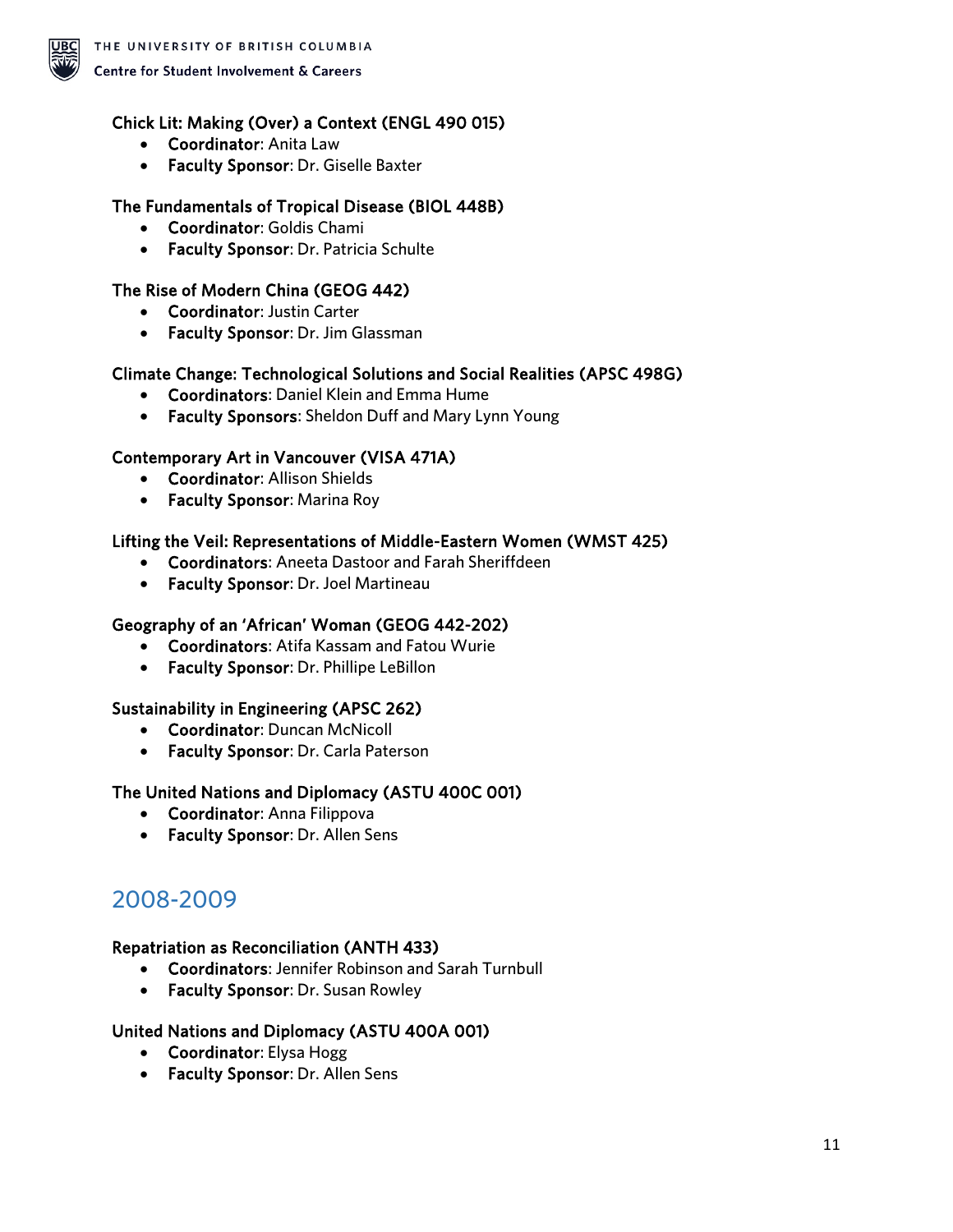

#### Contemporary Issues in International Health Aid (HESO 449)

- Coordinators: Iran Seyed-Raeisy and Trisha Taneja
- Faculty Sponsor: Dr. Jerry Spiegel

#### Sustainable Green Design: Building an Ecosystem

- Coordinators: Morghain Gibbons and Ross Richardsen
- Faculty Sponsor: Dr. Susan Nesbit

#### The Sex Industry: Regulations and Representations (SOCI 433A 004)

- Coordinator: Natasha Wright
- Faculty Sponsor: Dr. Amy Hanser

#### Health Issues in Latin America

- Coordinators: Monica Freudenreich and Katy Konyk
- Faculty Sponsor: Dr. Jon Beasley-Murray

#### The Politics of Health Care Reform (HESO 449B)

- Coordinator: Rebecca Brooke
- Faculty Sponsor: Dr. Alan Jacobs

#### Issues Associated with Recreational Drug Use

- Coordinators: Anthony Gador and Ankur Midha
- Faculty Sponsor: Dr. Brian Cairns

#### Shakespeare: The Final Frontier

- Coordinator: Michael LaPointe
- Faculty Sponsor: Dr. John X. Cooper

#### Problem Solving in Computer Science

- Coordinators: Robert Tseng and Christopher Head
- Faculty Sponsor: Dr. William Evans

#### UBC Reads (ENVR 490)

- Coordinators: Jessica Baas and Chelsea Burns
- Faculty Sponsor: Dr. George Spiegelman

#### The Art and Architecture of Iran (ARTH 397A)

- Coordinators: Sadaf Yahyai and Shadi Mahmoodi
- Faculty Sponsors: Dr. Rhodri Windsor-Lacombe and Dr. Mory Ghomshei

#### International Health and Development (HESO 449B 003)

- Coordinators: Amaan Banwait and Aleem Kara
- Faculty Sponsor: Dr. Shafik Dharamsi

#### Politicization of Science (ISCI 490)

- Coordinator: Elizabeth Hendren
- Faculty Sponsor: Dr. Sunita Chowrira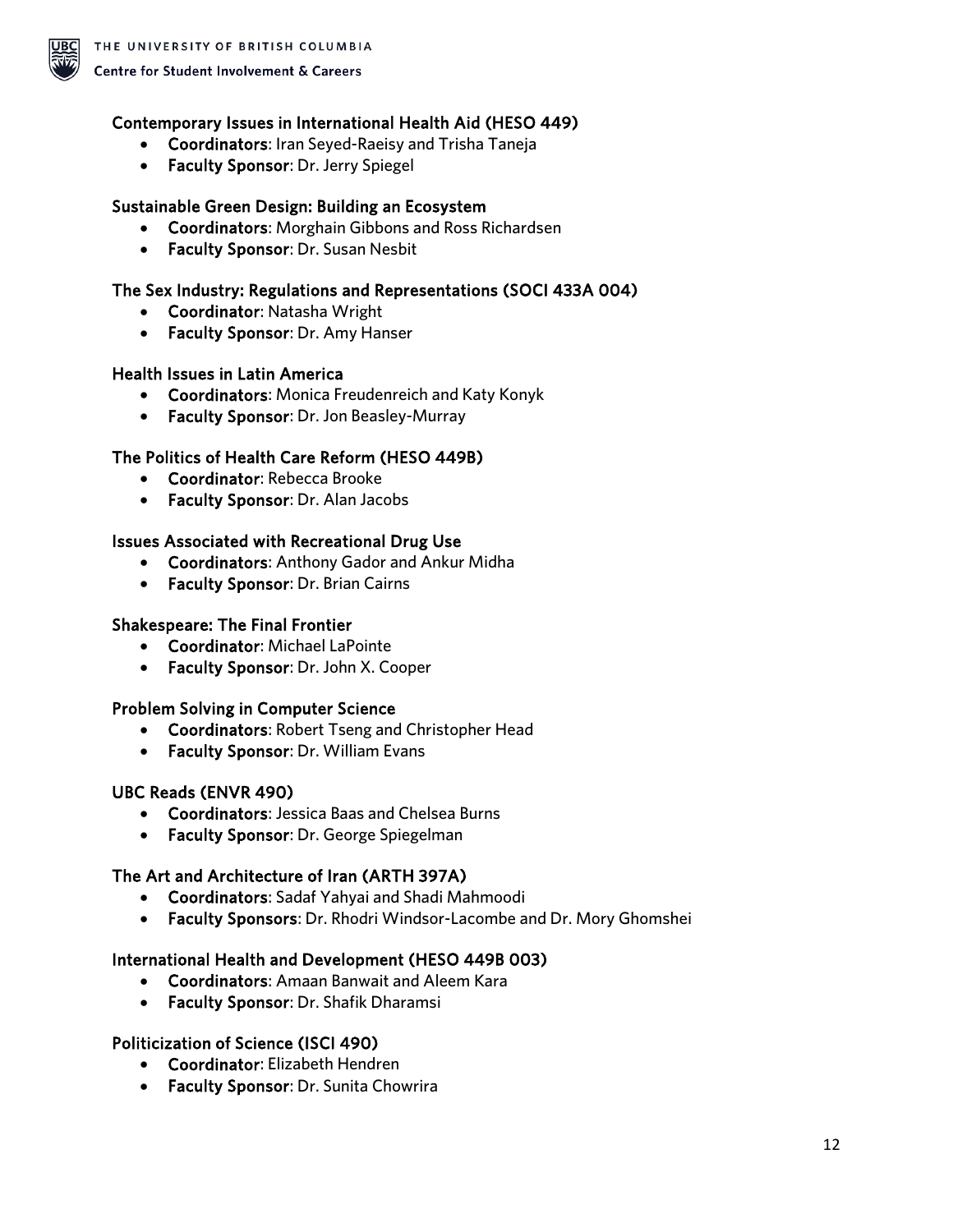

#### Philosophy of Technology and the Body (PHIL 486A)

- Coordinator: Erik Hoff
- Faculty Sponsor: Dr. Steven Taubeneck

#### Perspectives on Health Policy and Social Justice (HESO 449B)

- Coordinators: Jeremy Taylor and Heather Allyn
- Faculty Sponsor: Dr. Steve Morgan

#### Beyond the Dark Side of the Mind: Positive Psychology (ASTU 400H)

- Coordinators: Kartika Kepper and Keita Demming
- Faculty Sponsor: Dr. Darrin Lehman

#### What the Dickens! An Indepth Analysis of one of English Literature's Most Influential Writers (ASTU 400B 001)

- Coordinator: Lydia Hol
- Faculty Sponsor: Dr. Sarika Bose

#### Science Fiction and the City (ASTU 400D 002)

- Coordinator: Matthew Blunderfield
- Faculty Sponsor: Dr. Gisele Baxter

#### Socio-Ethical Issue in Drug Development: Who benefits? Who pays?

- Coordinator: Nancy Yao Yao
- Faculty Sponsor: Dr. Janet Atkinson-Grosjean

#### Behavioural Economics (ECON 492B)

- Coordinator: Rahul Bhui
- Faculty Sponsor: Dr. Paul Bartha

#### The Food Network: A Multidisciplinary Approach to the Modern Meal

- Coordinator: Rory Babin
- Faculty Sponsor: Dr. Juanita Sundberg

#### The Analysis and Writing of Young Adult Fiction (CRWR 447 001)

- Coordinators: Lindsay Wong and Shannon Campbell
- Faculty Sponsor: Dr. Katherine Patterson

#### History of the Canadian Arctic (HIST 420D)

- Coordinator: Timothy Burkhart
- Faculty Sponsor: Dr. Tina Loo

#### History of Tibet Since 1900

- Coordinator: Victor Qian
- Faculty Sponsor: Dr. Colin Green

#### Internet Application Development

- Coordinator: Billy Lin
- Faculty Sponsor: Dr. Meghan Allen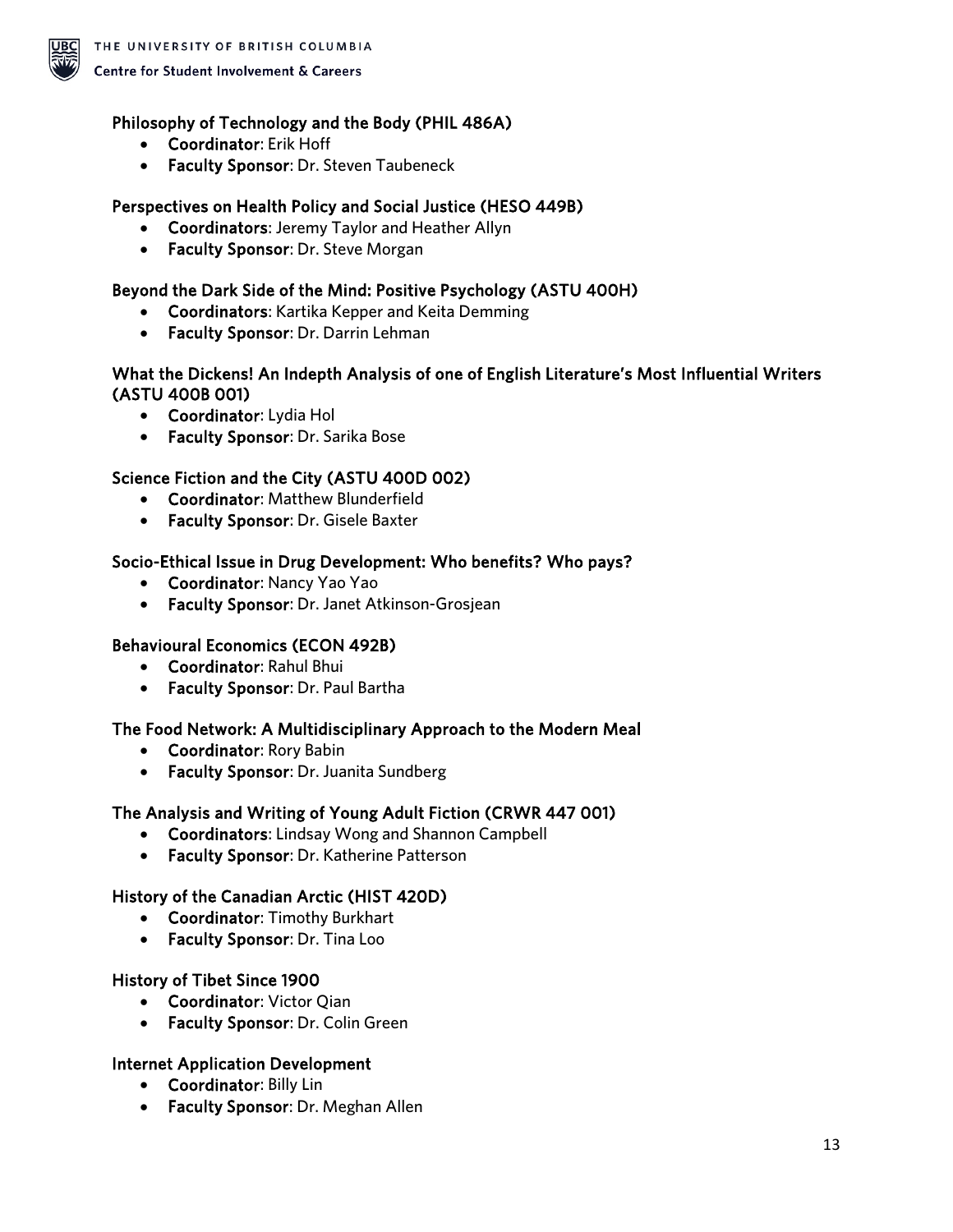

#### Practical Experiments in Contemporary Art

- Coordinator: Kathryn Blair
- Faculty Sponsor: Dr. Marina Roy

#### Minds in the Gutter: The Role of Women in Comics (WMST 235 425B 001)

- Coordinators: Sarah-Nelle Jackson and Aislin Stott
- Faculty Sponsor: Dr. Janice Stewart

#### Mythic Connections: The Significance of Myth in Modern Storytelling (CLST 360J)

- Coordinator: Chelsey Stuyt
- Faculty Sponsor: Dr. Lyn Rae

### <span id="page-13-0"></span>2009-2010

#### United Nations and Diplomacy (ASTU 400T)

- Coordinator: Sarah Chambers
- Faculty Sponsor: Dr. Allen Sens

#### Leadership in Social Enterprise (COMM 486D 101)

- Coordinators: Paulina Lipska and Fiona McGlynn
- Faculty Sponsor: Jeff Kroeker

#### Five Novels of Jane Austen: Let Other Pens Dwell on Guilt and Misery (ASTU 400U)

- Coordinators: Jenna-Lee Shephard and Christa Defazio
- Faculty Sponsor: Lee Johnson

#### Ethics in International Development (HESO 449A 003)

- Coordinator: Andra Dediu
- Faculty Sponsor: Dr. Shafik Dharamsi

#### Communications in Food Systems Analysis (GEOG 442)

- Coordinator: Ben Amundson
- Faculty Sponsor: Dr. Juanita Sundberg

#### Future Social Design Charrette (ENDS 482C 001)

- Coordinators: Jon-Scott Kohli and Alexandra Manson
- Faculty Sponsor: Mari Fujita

#### Anthropology of the Secular (ANTH 433A 003)

- Coordinators: Azim Islam and Rania Mashkoor
- Faculty Sponsor: Sonia Das

#### Topics in Family Law: Child Protection Law (LAW 362D 001)

- Coordinator: Jaime Sarophim
- Faculty Sponsor: Sharon Sutherland

#### Critical and Comparative Economics (ASTU 400Y 002)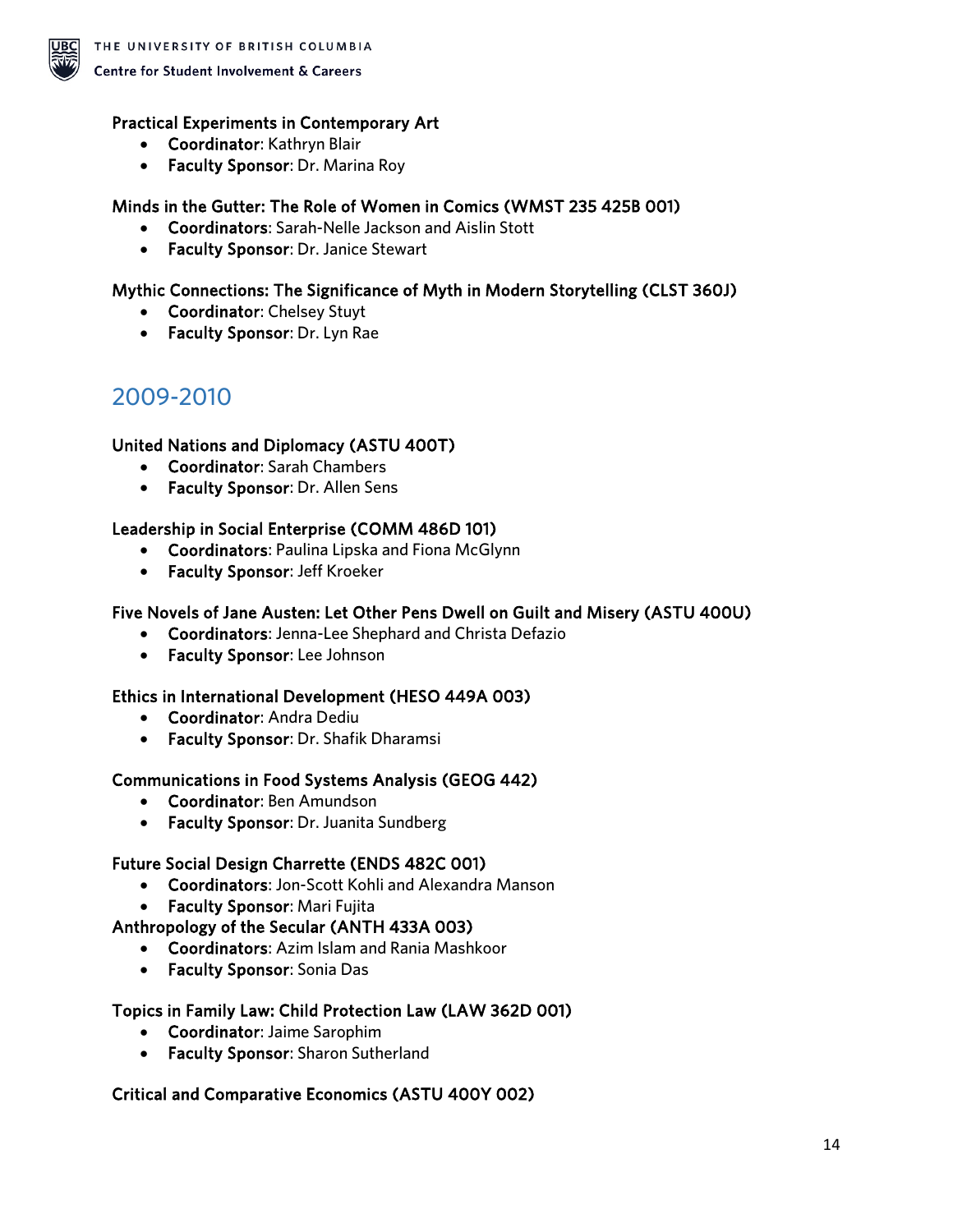

- Coordinators: Charles Zhu and Tiffany Tong
- Faculty Sponsor: Dr. William Rees

#### Knowledge and Power in International Relations: Critical Perspectives (ASTU 400J 002)

- Coordinators: Lucy Rodina and Brent Cooper
- Faculty Sponsor: Dr. Richard Price

#### Increasing Access to Essential Medicines in Developing Countries: Strategies and Barriers (HESO 449B)

- Coordinator: Sonja Babovic
- Faculty Sponsor: Dr. Kishor Wasan

#### Counter Enlightenments (PHIL 486A 001)

- Coordinator: Royce Zeisler
- Faculty Sponsor: Dr. Christina Hendricks

#### Trade, Aid, and International Health (HESO 449B 002)

- Coordinator: Aneil Jaswal
- Faculty Sponsor: Dr. Jerry Spiegel

#### An Exploration of How the Media is Indoctrinating the Minds of the Next Generation (SOCI 433A 003)

- Coordinator: Jacqueline Cheng
- Faculty Sponsor: Dr. Neil Guppy

#### Interdisciplinary Applications of Evolutionary Theory (BIOL 490A 201/ASTU 400B 002)

- Coordinators: Scott Newson and Yana Eglit
- Faculty Sponsor: Dr. Santokh Singh

#### Enterprise Web Application Development (CPSC 490 201)

- Coordinator: Payam Moghaddam
- Faculty Sponsor: Meghan Allen

#### Topics in International Service Learning (HESO 449B 001)

- Coordinators: Yan Xu and Sabine Lague
- Faculty Sponsor: Dr. Shafik Dharamsi

#### Canada's Impact on Human Security in Africa (ASTU 400W 002)

- Coordinators: Annabel Wong, Sarina Rehal, and Tanja Bergen
- Faculty Sponsor: Dr. Erin Baines

#### Topics in International Service Learning (HESO 449B 001)

- Coordinators: Yan Xu and Sabine Lague
- Faculty Sponsor: Dr. Shafik Dharamsi

#### An Outlook on the Iranian Cinema and Music (ASTU 400Z 002)

- Coordinators: Mandana Salimian and Nardin Roshin Moniri
- Faculty Sponsor: Mory Gomshei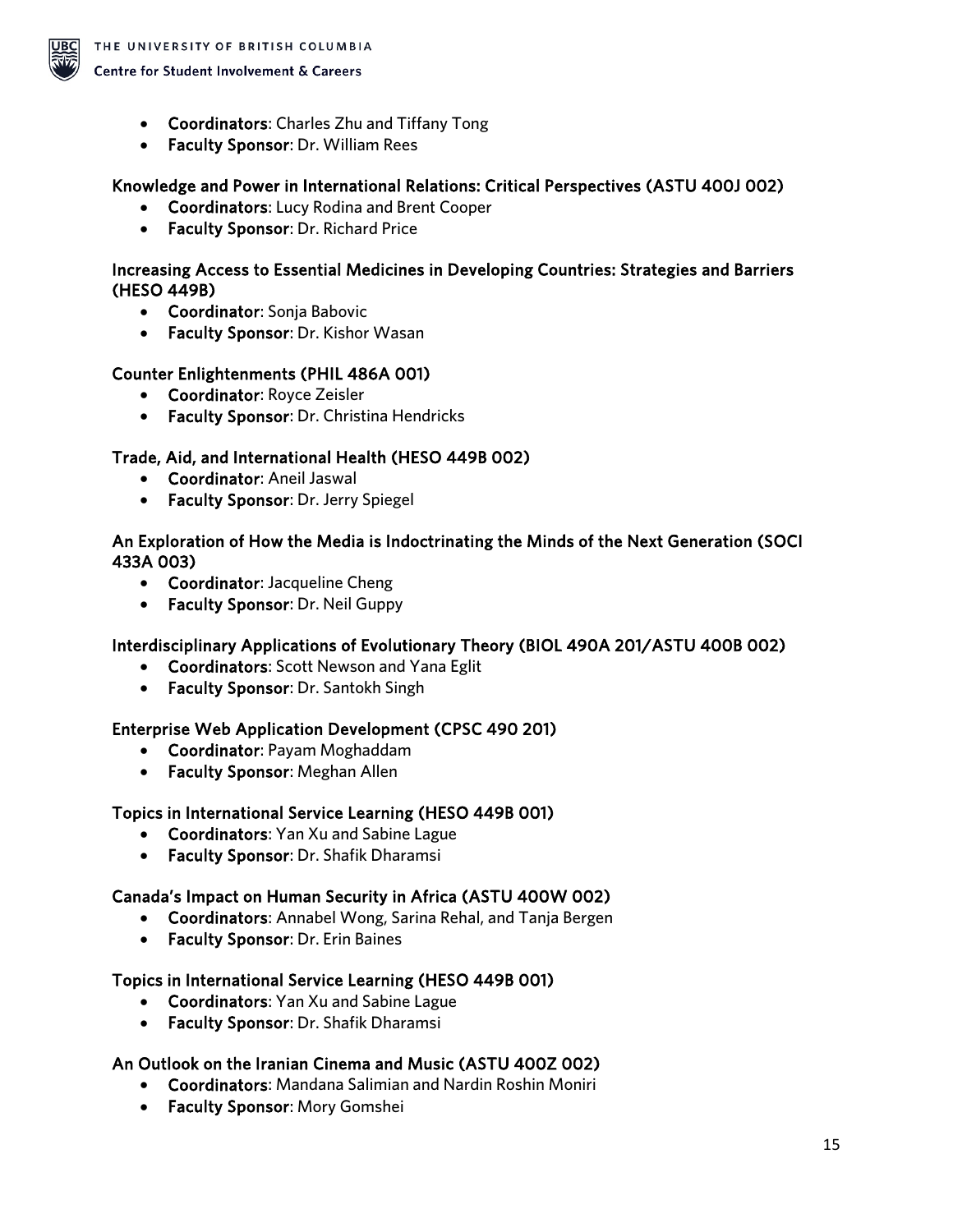

#### Creating a National Image: Iconography and Identity in Canada (ARTH 397D)

- Coordinator: Britt Gallpen
- Faculty Sponsor: Dr. John O'Brian

#### Science and Civilization in Islam (ISCI 490/ASTU 400M 002)

- Coordinators: Aalia Sachedina and Raheem Noormohammed
- Faculty Sponsor: Dr. Shafik Dharamsi

#### Physics and Society (PHYS 447B 002)

- Coordinator: Tess Baker
- Faculty Sponsors: Dr. Janis McKenna and Dr. Chris Waltham

### <span id="page-15-0"></span>2010-2011

#### Atheism, Religion, and Power (PHIL 487 001)

- Coordinator: Scott Carlson
- Faculty Sponsor: Dr Christina Hendricks

#### Contemporary Research in Manipulating Consciousness (PHIL 486A)

- Coordinators: Theo Rosenfeld, Colin Steinmann, Chris Rogers
- Faculty Sponsor: Dr Christopher Mole

#### Critical Perspectives of Healthy and Activity: Who's In and Who's Out (HKIN 489)

- Coordinators: Alex Taub, Emilie Whittemore
- Faculty Sponsor: Dr Laura Hurd Clarke

#### Democracy and Development in the Age of the Internet and New Media (ASTU 400F 001)

- Coordinators: Caroline Durran, Alex Bookbinder
- Faculty Sponsor: Dr Alfred Hermida

#### Developing Internationalists: Critical Approaches to Service (HESO 449B)

- Coordinator: Ricardo Segovia
- Faculty Sponsor: Dr Shafik Dharamsi

#### Ecohealth: Global Implications (HESO 449)

- Coordinators: Dena Javadi, Nadine Quereshi
- Faculty Sponsor: Jerry Spiegel

#### Fairytales Retold (ASTU 400C 002)

- Coordinator: Nafiza Azad
- Faculty Sponsor: Suzanne James

#### Food Science Applications to Address to Nutrient Deficiencies in Developing Countries (FNH 490)

- Coordinators: Chelsea Leung, Beatriz Ramos
- Faculty Sponsors: Dr Li-Chan, Dr Judy McLean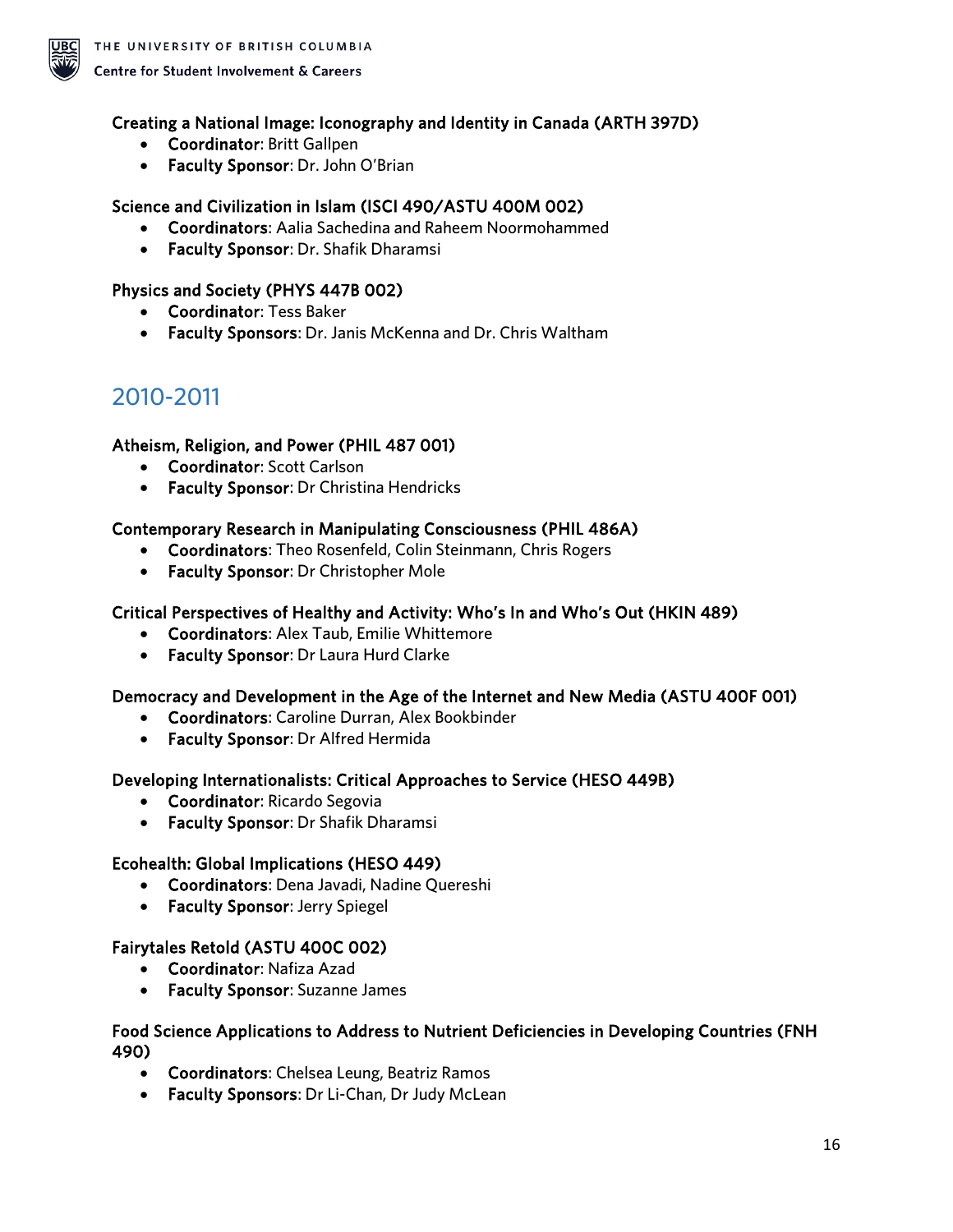

#### Historical Fiction and the Makings of a Canadian Identity (HIST 420A)

- Coordinator: Richard Kemick
- Faculty Sponsor: Dr Robert McDonald

#### Issues in Korean Politics (ASTU 400G 001)

- Coordinator: Jin Young Park
- Faculty Sponsor: Dr Kyung Ae Park

#### Journalism in the 21st Century (ASTU 400M)

- Coordinator: Justin McElroy
- Faculty Sponsor: Dr Mary Lynn Young

#### Landscapes of Energy (GEOG 442)

- Coordinator: George Rahi
- Faculty Sponsor: Dr Philippe Le Billon

#### Multicultural/Pluralism and Identity in Canada (SOCI 433)

- Coordinators: Christina Kwon, Hanae Akiyama
- Faculty Sponsor: Dr Neil Guppy

#### Perspectives on Peace: An Examination of Post Conflict Societies (ASTU 400D 001)

- Coordinators: Julia Palmiano, Amber Hill
- Faculty Sponsor: Dr Judy McLean

#### So it goes…The Modern American Voice of Kurt Vonnegut Jr. (ASTU 400H 001)

- Coordinator: Tony Eden
- Faculty Sponsor: Dr Christopher Lee

#### Stealing History-Art and Cultural Property Theft in Situations of Armed Conflict (ASTU 400J)

- Coordinator: Claudia Pedrero
- Faculty Sponsor: Dr Allen Sens

#### Sustainability and Greenization Initiative (APSC 498K)

- Coordinator: Resha Sabti
- Faculty Sponsor: Dr Bruce Dunwoody

#### The Business of Biotechnology (BIOL 490A)

- Coordinator: Dawei Ji
- Faculty Sponsor: Dr Brett Finlay

#### The History of Quebec Nationalism (HIST 420D 201)

- Coordinator: Mathieu Swiderski
- Faculty Sponsor: Dr. Lara Silver

#### The Politics of English Language Teaching: Ethics, Ideology, and Imperialism (LLED 491B 002)

- Coordinator: Alyssa Satterwhite
- Faculty Sponsor: Steven Talmy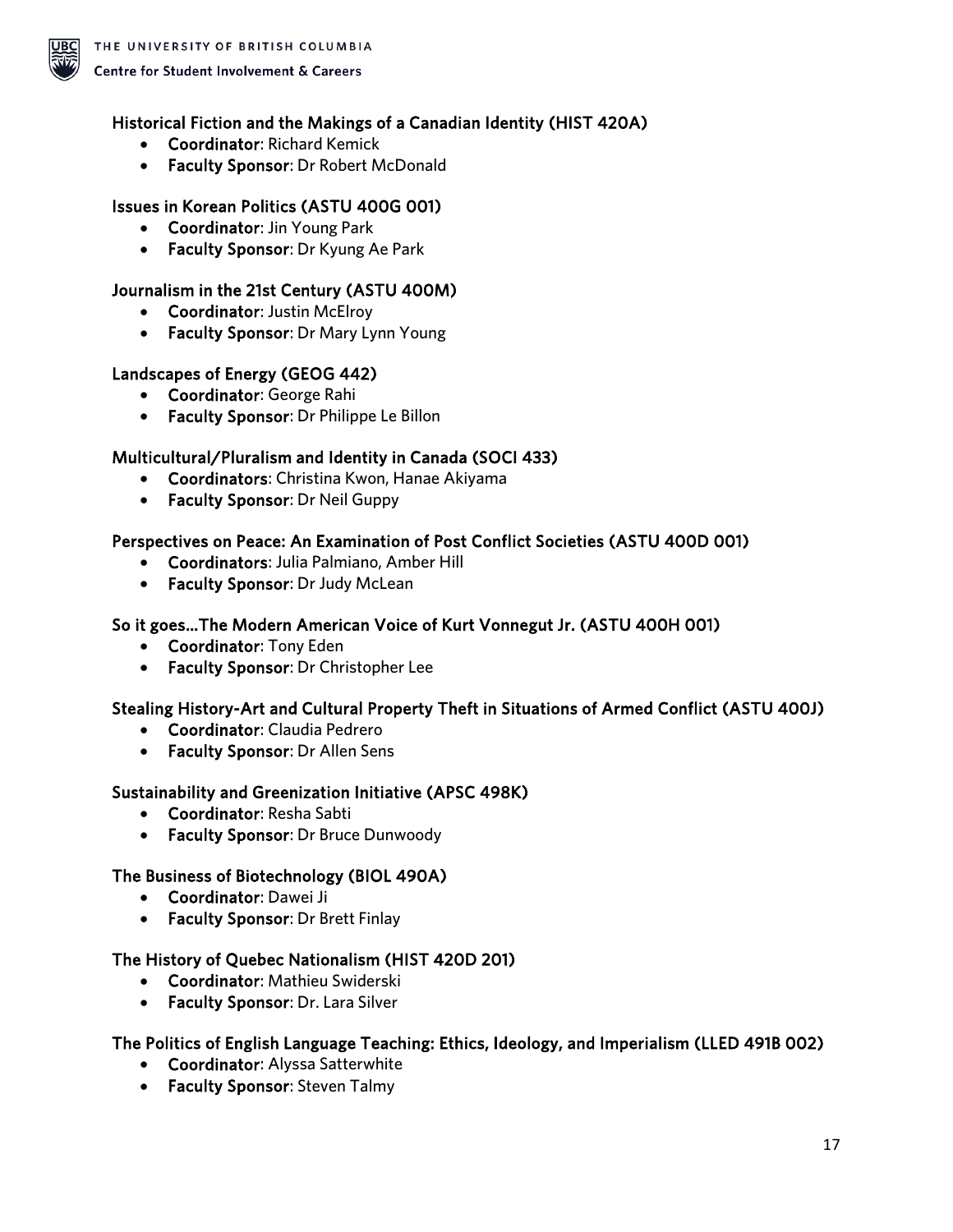

#### Topics and Methods in Computer Science Education (CS 490)

- Coordinator: Elizabeth Patitsas
- Faculty Sponsor: Steve Wolfman

#### Topics on International Development and Project Ecuador (HESO 449)

- Coordinators: Monique Smith, Sarah Mohebiany
- Faculty Sponsor: Dr Jerry Spiegel

#### Transgressive Sexuality in Science Fiction (WMST 425R)

- Coordinator: Andy Holloway
- Faculty Sponsor: Dr Janice Stewart

#### United Nations & Diplomacy (ASTU 400E)

- Coordinator: Dominika Ziemczonek
- Faculty Sponsor: Dr Allen Sens

### <span id="page-17-0"></span>2011-2012

#### Birth, Breastfeeding, & Maternity Care from a Feminist Perspective (WMST 425B 001)

- Coordinator: Zoe Jordan
- Faculty Sponsor: Dr. Becki Ross

#### Books on Trial: Modernism, Aesthetics, and Obscenity (ASTU 400B 001)

- Coordinator: Justin Yang
- Faculty Sponsor: Dr. Lorraine Weir

#### Challenging Ideas and Today's Science (BIOC 490 001)

- Coordinator: Nicolas Coutin
- Faculty Sponsor: Dr. Jason Read

#### Development of the Modern State and Sexuality (WMST 425C 001)

- Coordinator: Carven Li
- Faculty Sponsor: Dr. Janice Stewart

#### Emerging Technologies and Business (COMM 486 201)

- Coordinator: Mimi YuFan You
- Faculty Sponsor: Dr. Ronald T. Cenfetelli

#### Immigration and Multicultural Community Development: A Community-Based Evaluation Research Approach (SOCI 433A 001)

- Coordinator: Amanda Cheong
- Faculty Sponsor: Dr. Wendy Roth

#### Multiculturalism: Menace, Myth, or Wave of the Future? (ASTU 400Y 001)

- Coordinator: Keshav Kelkar
- Faculty Sponsor: Dr. Michel Ducherme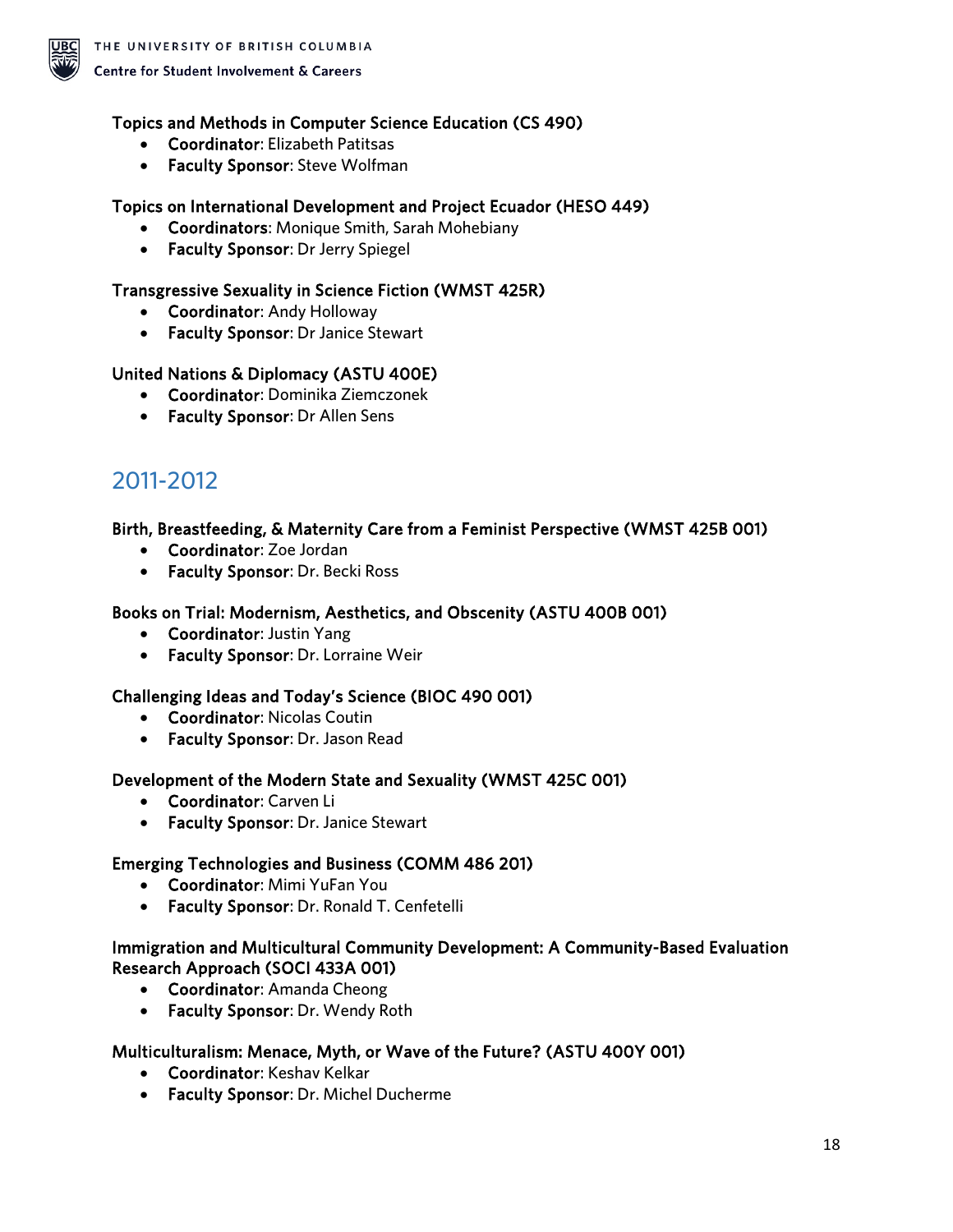

#### Rationality + Human Decision Making (PSYC 417A 001)

- Coordinator: Erik Thulin
- Faculty Sponsor: Dr. Lawrence Ward

#### Reading Hegel's Phenomenology of Spirit (PHIL 486A 001)

- Coordinator: Kenji Hayakawa
- Faculty Sponsor: Dr. Christina Hendricks

#### The Case for Dramaturgy in Business (COMM 486B 001)

- Coordinators: Eunice Hii, Selena Shannon
- Faculty Sponsor: Dr. John X. Cooper

#### The Ethics of Tourism (HESO 449B 001)

- Coordinators: Andrea Paley, Sarah Gregory
- Faculty Sponsor: Dr. Shafik Dharamsi

#### The Politics of Food: History and Theory of North American Cultivation (ASTU 400F 001)

- Coordinator: Nicholas Ellan
- Faculty Sponsor: Dr. Glenn Deer

#### Understanding Canadian Identity Through Representations of Food (ASTU 400U 001)

- Coordinator: Serenade Yu
- Faculty Sponsor: Dr. Laura Moss

#### United Nations & Diplomacy (ASTU 400U 001)

- Coordinator: Lindsey Richardson
- Faculty Sponsor: Dr. Richard Price

### <span id="page-18-0"></span>2012-2013

#### ADHD: Attention Detours on a Highway Drive (ASTU 400A 001)

- Coordinator: Kay Seet Chee Chan
- Faculty Sponsor: Dr. Sunaina Assanand

#### Alzheimers' Disease and Related Dementias (ASTU 400M 001)

- Coordinator: Jennifer Ferris
- Faculty Sponsor: Dr. Michael Souza

#### Androids, Aliens, Spaceships and Death Rays: Theorizing Science Fiction in Popular Culture (ASTU 400D 001)

- Coordinator: Laurel Rogers
- Faculty Sponsor: Dr. Larissa Lai

#### Culture, Resources, and Conflict: The Anthropology of Mining in the Global South (ANTH 433B)

- Coordinator: Gabriel Giauque
- Faculty Sponsor: Dr. John Barker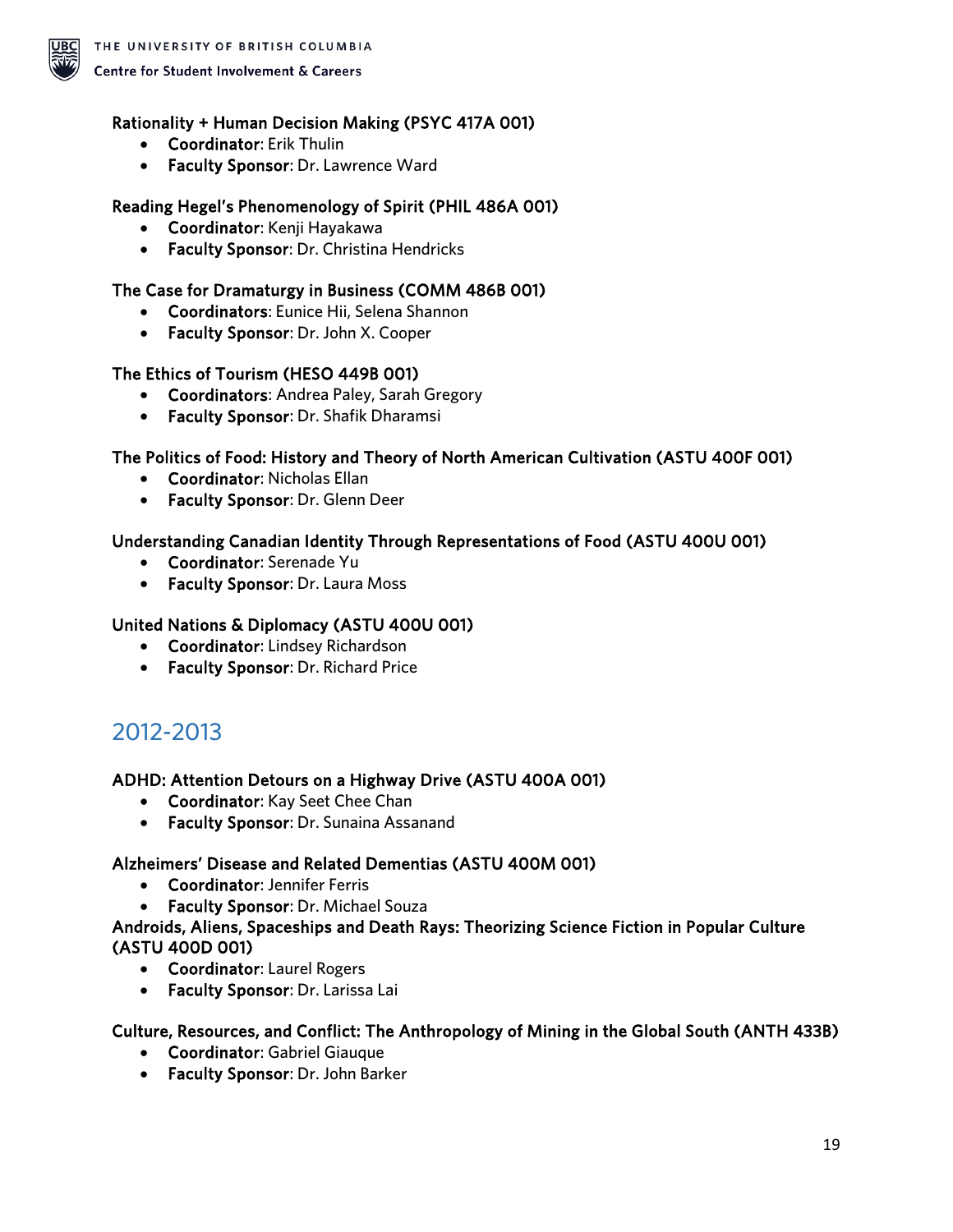

#### Diplomatic Procedure and Delegation within the United Nations (ASTU 400H 001)

- Coordinators: Terrie Chan, Pedram Maheiddinibonab
- Faculty Sponsor: Dr. Robert Crawford

#### Introduction to Behavioral Economics (COMM 486B 201)

- Coordinators: WeiYi Shen, Haoran Jiang
- Faculty Sponsor: Dr. Chloe Tergiman

#### Marx and Das Kapital (PHIL 487)

- Coordinators: Wayne Robinson, Dexter Fergie
- Faculty Sponsor: Steven Taubeneck

#### Municipal Politics: A Practical Analysis (ASTU 400E 001)

- Coordinator: April Feenstra
- Faculty Sponsor: Dr. Maxwell Cameron

#### Nationalism and Separatism (ASTU 400C 001)

- Coordinator: Marion Benkaiouche
- Faculty Sponsors: Dr. Arjun Chowdhury, Dr. Allan Craigie

#### Neurophysiology of Attention: Data and Models (ASTU 400N)

- Coordinator: Benj Wansker-Kirsh
- Faculty Sponsor: Dr. Lawrence Ward

#### Power, People, and Politics in the HBO Television Series: The Wire (ASTU 400W 001)

- Coordinator: Sharon Doucet
- Faculty Sponsor: Dr. Tiffany Potter

#### Representations of Vancouver in Contemporary Poetry and Prose (ASTU 400Y 001)

- Coordinator: Michael Prior
- Faculty Sponsor: Dr. Laura Moss

#### Social Dimensions of the Internet and New Media (SOCI 433)

- Coordinators: Justin Kong, Salima Hirji
- Faculty Sponsor: Dr. Tom Kemple

#### Social Mobilization and Advocacy for Climate Sustainability (POLI 405B/CONS 449)

- Coordinator: Quinn Runkle
- Faculty Sponsor: Dr. George Hoberg

#### Teetering Bulbs of Dread and Dream: Exploring Strange Loops and Tangled Hierarchies in Douglas Hofstadter's Gödel, Escher, Bach (PHIL 489)

- Coordinators: Travis LaCroix, Adrian Yee
- Faculty Sponsor: Dr. Chris Mole

#### The Philosophy of Max Stirner (ASTU 400G 001)

- Coordinator: Kramer Rappos
- Faculty Sponsor: Dr. Sylvia Berryman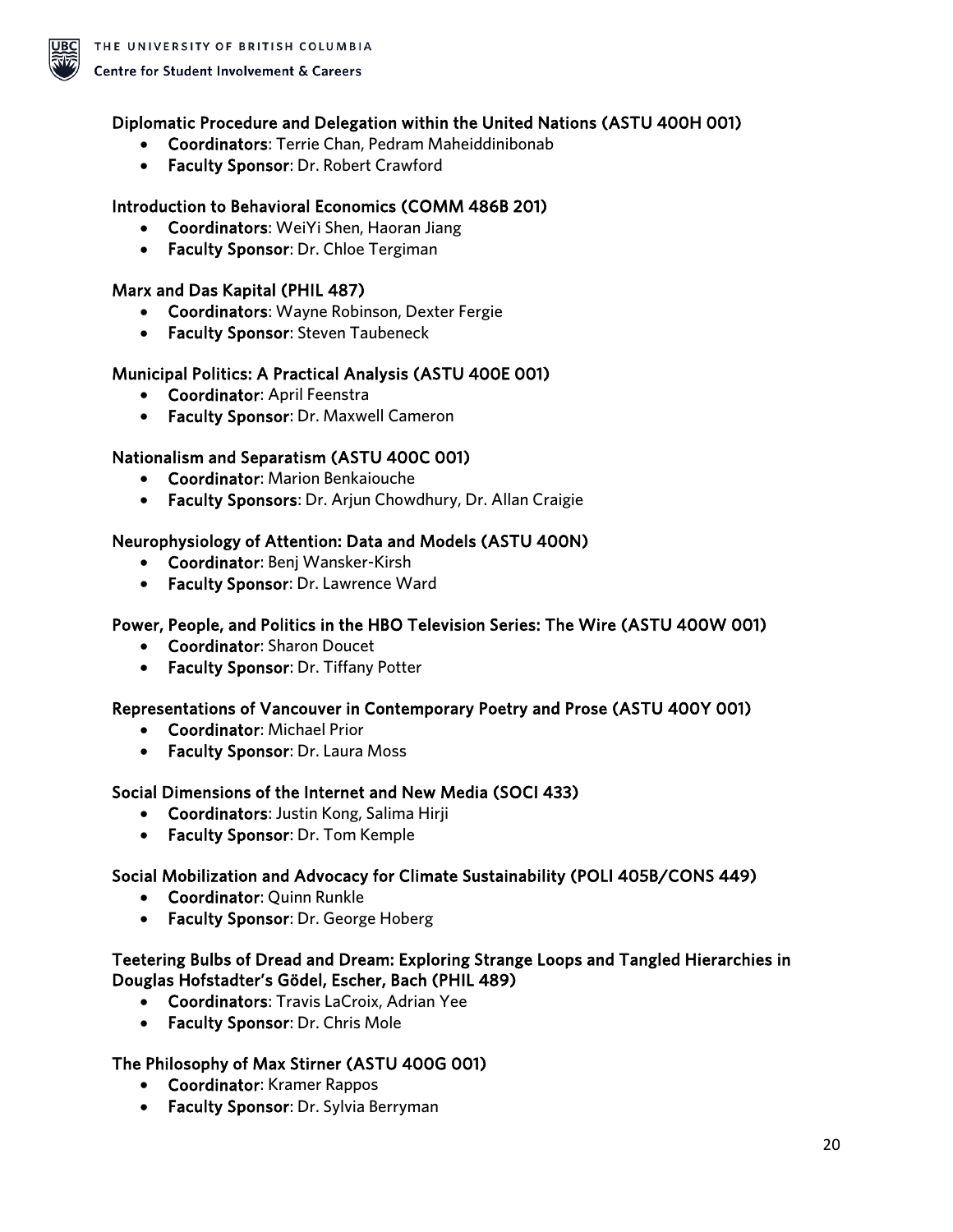

#### United Nations and Diplomacy (ASTU 400J 001)

- Coordinators: Mike Hills, Montana Hunter
- Faculty Sponsor: Dr. Allen Sens

#### Youth in Transition: Community-Based Approaches to Exploring Social Determinants of Health (ASTU 400K 001)

- Coordinator: Melody Wang
- Faculty Sponsor: Dr. Jim Frankish

### <span id="page-20-0"></span>2013-2014

#### The Development of Self-Consciousness (PHIL 486C 001)

- Coordinators: Omid Kazemi, Conrad Gryba
- Faculty Sponsor: Dr. Steven Taubeneck

#### Disordered Eating: Biology and Behaviour (ASTU 400U)

- Coordinator: Jacob Sussman
- Faculty Sponsors: Dr. Michael Souza, Dr. Sunaina Assanand

#### From Bench to Bedside: Exploring the Impact of Research & Innovation on the Health Care System (ASTU 400J)

- Coordinator: Janet Lee
- Faculty Sponsor: Dr. Jennifer Gardy

#### Fundamentals of Recovery: Life After a Brain Injury (ASTU 400Y)

- Coordinator: Christina van den Brink
- Faculty Sponsor: Dr. Michael Souza

#### International Relations of the Middle East: Theory and Policy (ASTU 400N)

- Coordinators: Lee Aldar
- Faculty Sponsor: Dr. Arjun Chowdhury

#### Large-Scale Machine Learning and Big Data (CPSC 490)

- Coordinator: Brendan Shillingford
- Faculty Sponsor: Dr. Steven Wolfman

#### Literature Based Approach to French Creative Writing – Écriture creative basée sur la littérature (FREN 498F 201)

- Coordinator: Simon Ferguson
- Faculty Sponsor: Dr. Ralph Sarkonak

#### Neuropsychological Disorders in Children (ASTU 400Z)

- Coordinator: Tamar O'Shea
- Faculty Sponsor: Dr. Michael Souza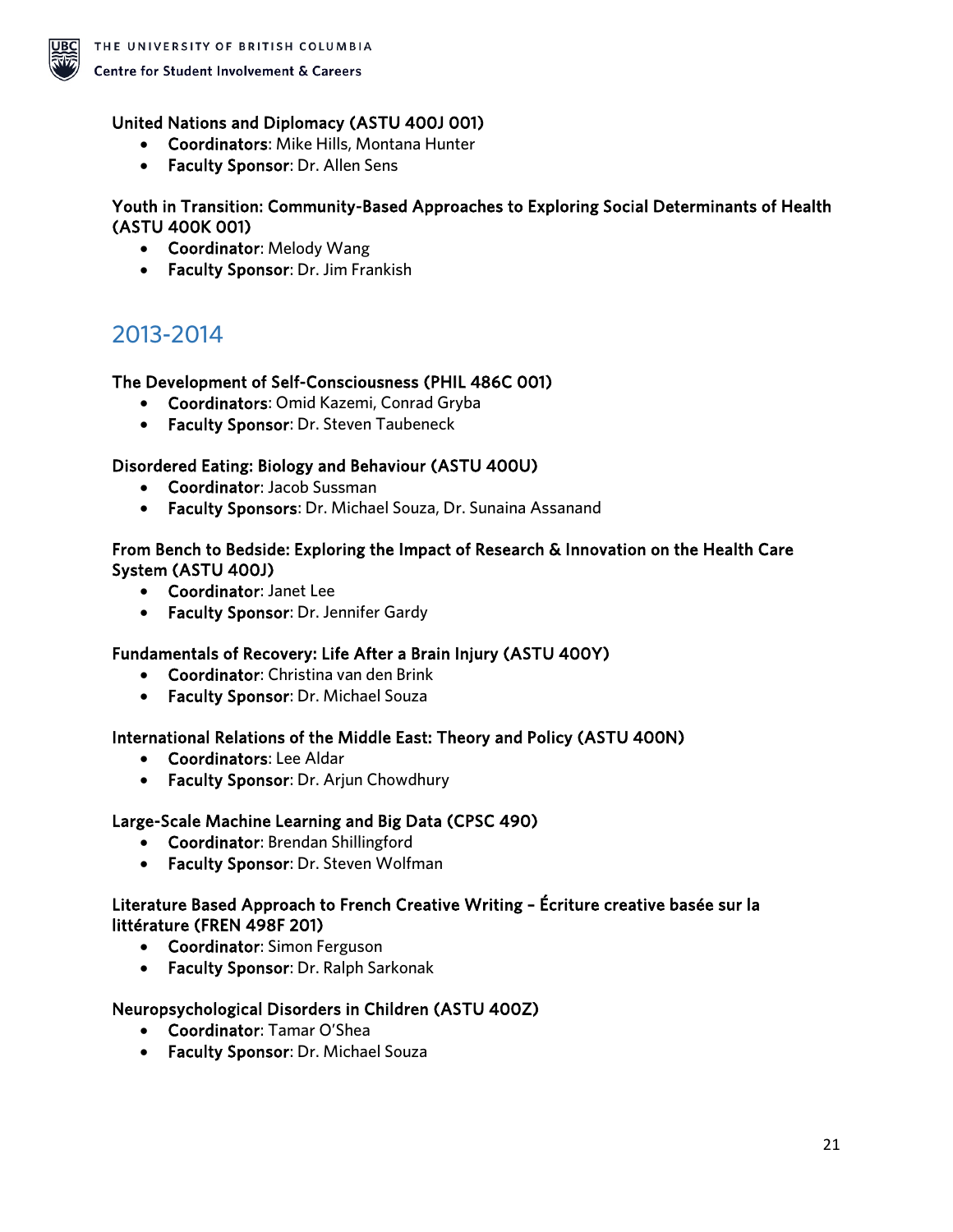

#### The Ottoman Empire and the World: A Social History of Major Ottoman Cities (HIST 390A 201)

- Coordinator: Jenna Dur
- Faculty Sponsor: Dr. Eagle Glassheim

### Pragmatism: Just Chasing Squirrels? (PHIL 487 001)

- Coordinator: Lu-Vada Dunford
- Faculty Sponsor: Dr. Steven Taubenec

#### Prostitution and Human Trafficking in Comparative Perspectives (ASTU 400K)

- Coordinators: Kate Beck, Kathryn Hutchins
- Faculty Sponsor: Dr. Neil Guppy

#### Roy Kiyooka: Modernism between the Intimate and the Political (ASTU 400M)

- Coordinators: Carolyn Nakagawa, Angus Reid
- Faculty Sponsor: Dr. Chris Lee

#### Spectral Spirits, Suspense, and the Sublime: Gothic Literature in Speculation (ASTU 400G)

- Coordinators: Gemma Grimes, Catherine Read
- Faculty Sponsor: Dr. Gisele M. Baxter

#### Transformative Education: Exploitation, Violence and the Sexes (ASTU 400W)

- Coordinator: Gaylean Davies
- Faculty Sponsor: Dr. Sunaina Assanand

### Traumatic Brain Injury: The Full Picture of Impact (ASTU 400T)

- Coordinator: Vivian Kwan
- Faculty Sponsor: Dr. Michael Souza

#### The Frankfurt School (PHIL 485 001)

- Coordinators: Jeremy Arnott, Hannah Tollefson
- Faculty Sponsor: Dr. Steven Taubeneck

#### The Politics of Indigenous-Settler Reconciliation in Canada (FNSP 433A 001)

- Coordinator: Erica Baker
- Faculty Sponsor: Dr. Daniel Heath Justice

### <span id="page-21-0"></span>2014-2015

#### Addiction: A Comprehensive View of Substance and Behavioural Dependency (ISCI 490 101)

- Coordinator: Farah Kassam, Richard Rigby
- Faculty Sponsor: Dr. Steven Barnes

#### Identity Construction: Self and Society (SOCI 433A 005)

- Coordinator: Avi Ames
- Faculty Sponsor: Dr. Thomas Kemple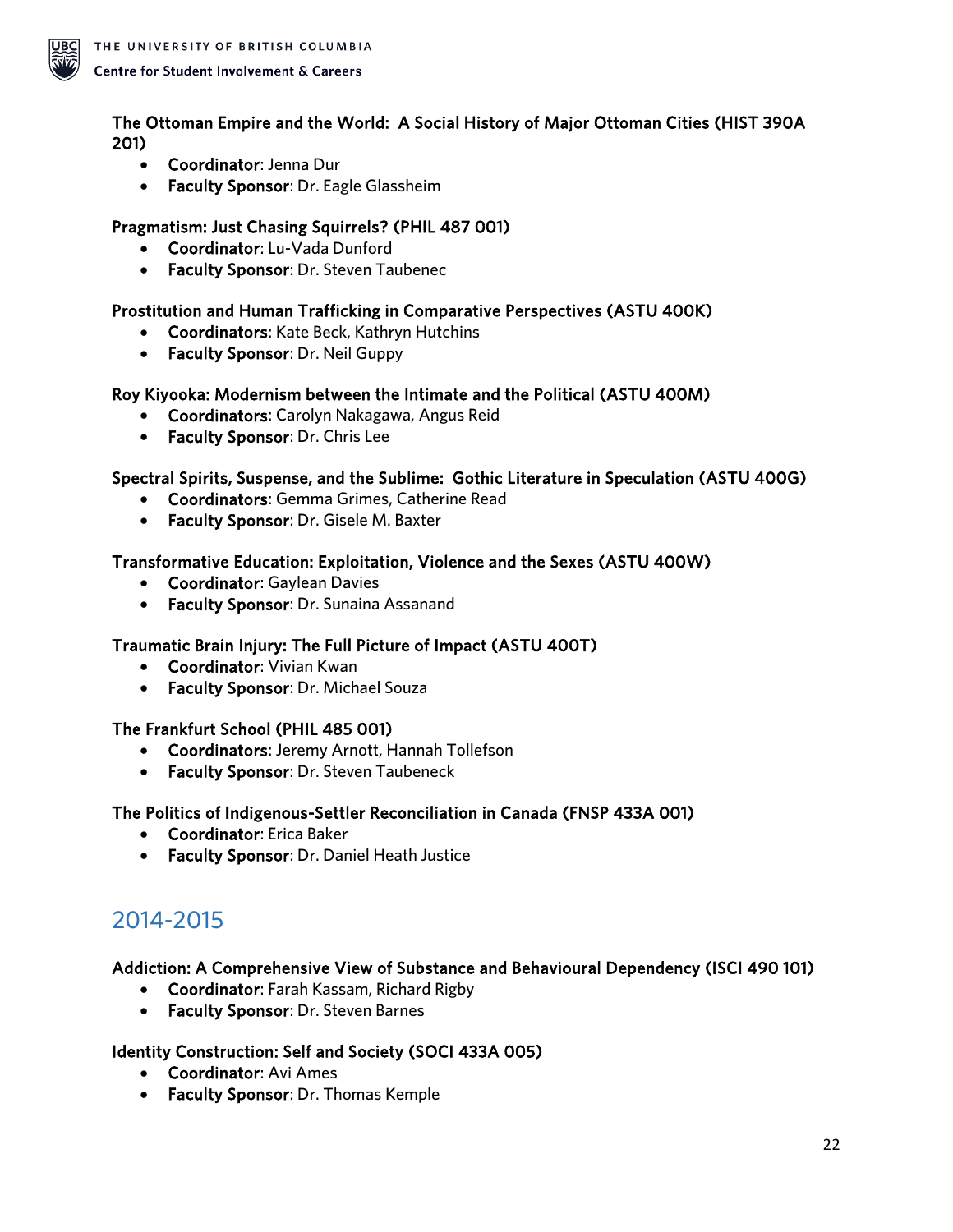

#### Korean Adoptee Literature (ASTU 400C 001)

- Coordinator: Savanah Knockwood
- Faculty Sponsor: Bruce Fulton

#### Redefining and Destigmatizing Mood Disorders (ASTU 400L 001)

- Coordinator: Natasha Kolida
- Faculty Sponsor: Dr. Steven Barnes

#### Nietzsche: The Death of God and the Rise of Zarathustra (PHIL 485 001)

- Coordinator: Simon Brass, Jason Riach
- Faculty Sponsor: Dr. Steven Taubeneck

#### Queer Identities in the Beat Movement (ASTU 400B 001)

- Coordinator: Samantha Lustig
- Faculty Sponsor: Dr. Stephen Guy-Bray

#### The Neuroplasticity of Exercise: A Rehabilitation Tool (KIN 489X 001)

- Coordinator: Janice Low
- Faculty Sponsor: Dr. Tania Lam

#### Determining Strength and Conditioning Ideologies (KIN 489S 002)

- Coordinator: Jason Yee
- Faculty Sponsor: Dr. Barry Legh

#### Absurd Spaces (ASTU 400D 001)

- Coordinator: Sonja Cvoric, Claire Elise Buckley
- Faculty Sponsor: Dr. Michael Zeitlin

#### Disorders of Consciousness (ASTU 400E 001)

- Coordinator: Samantha Baglot
- Faculty Sponsor: Dr. Lawrence Ward

#### The Science of Happiness (ASTU 400F 001)

- Coordinator: Heather Herriot, Lynnaea Northey
- Faculty Sponsor: Dr. Michael Souza

#### Japanese Jidaigeki Cinema of the 1950s and 1960s (ASTU 400K 001)

- Coordinator: William Strausser
- Faculty Sponsor: Dr. Stefania Burk

#### Multidisciplinary Approaches to Sports and Exercise (ASTU 400I 001)

- Coordinator: Charlotte Kukowski
- Faculty Sponsor: Dr. Sunaina Assanand

#### The Social Construction of Sexual Deviance: Paraphilias and the DSM-V (ASTU 400G 001)

- Coordinator: Amanda Herron
- Faculty Sponsor: Dr. Sunaina Assanand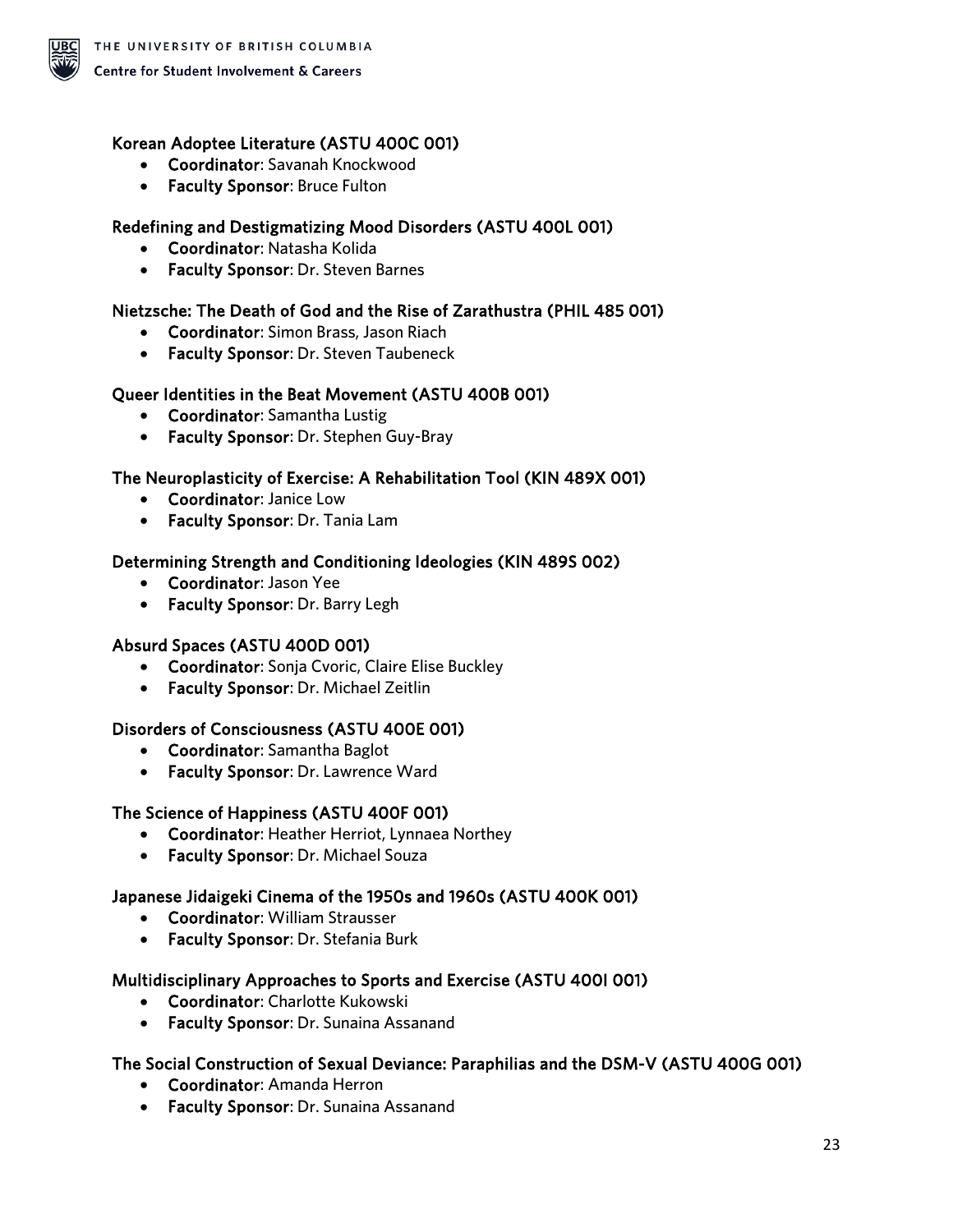

#### Bully Culture and the Politics of Change (ASTU 400H 001)

- Coordinator: Georgia Filippopoulos
- Faculty Sponsor: Dr. Patrick Moore

#### Sexualized Violence in Universities (SOCI 433A 002)

- Coordinator: Paz Villar
- Faculty Sponsor: Dr. Becki Ross

#### Environmental Issues in British Columbia (ENVR 490 201)

- Coordinator: Derek Wiens
- Faculty Sponsor: Tara Ivanochko

#### The Modern State of Iran (POLI 422A 001)

- Coordinator: Parmida Esmaeilpour, Katherine Tyson
- Faculty Sponsor: Dr. Lisa Sundstrom

#### Philosophy of Metafiction (PHIL 489 002)

- Coordinator: Yannick Jamey
- Faculty Sponsor: Dr. Steven Taubeneck

### <span id="page-23-0"></span>2015-2016

#### Diplomacy: History and Practice (HIST 402A 101)

- Coordinator: Jennine Punzalan
- Faculty Sponsor: Dr. Steven Lee

#### Interdisciplinary Approaches to Religion: Psychological, Social, and Cultural Effects (ASTU 400Y)

- Coordinator: Anica Villamayor
- Faculty Sponsor: Dr. Sunaina Assanand

#### The European Union in International Relations: A Force to be Reckoned With? (POLI 464D 001)

- Coordinator: Anne-Sophie Deman
- Faculty Sponsor: Dr. Dr. Kurt Hübner

#### (Dis-)Empowered Mothering: A Study on Violence and Mothering in North-American-Female-Authored Texts (ASTU 400X 001)

- Coordinator: Caitlin Funk
- Faculty Sponsor: Dr. Heather Latimer

#### Cognitive Neuroscience of Executive Functions (ASTU 400W)

- Coordinators: Cameron Drury and Robin Richardson
- Faculty Sponsor: Dr. Michael Souza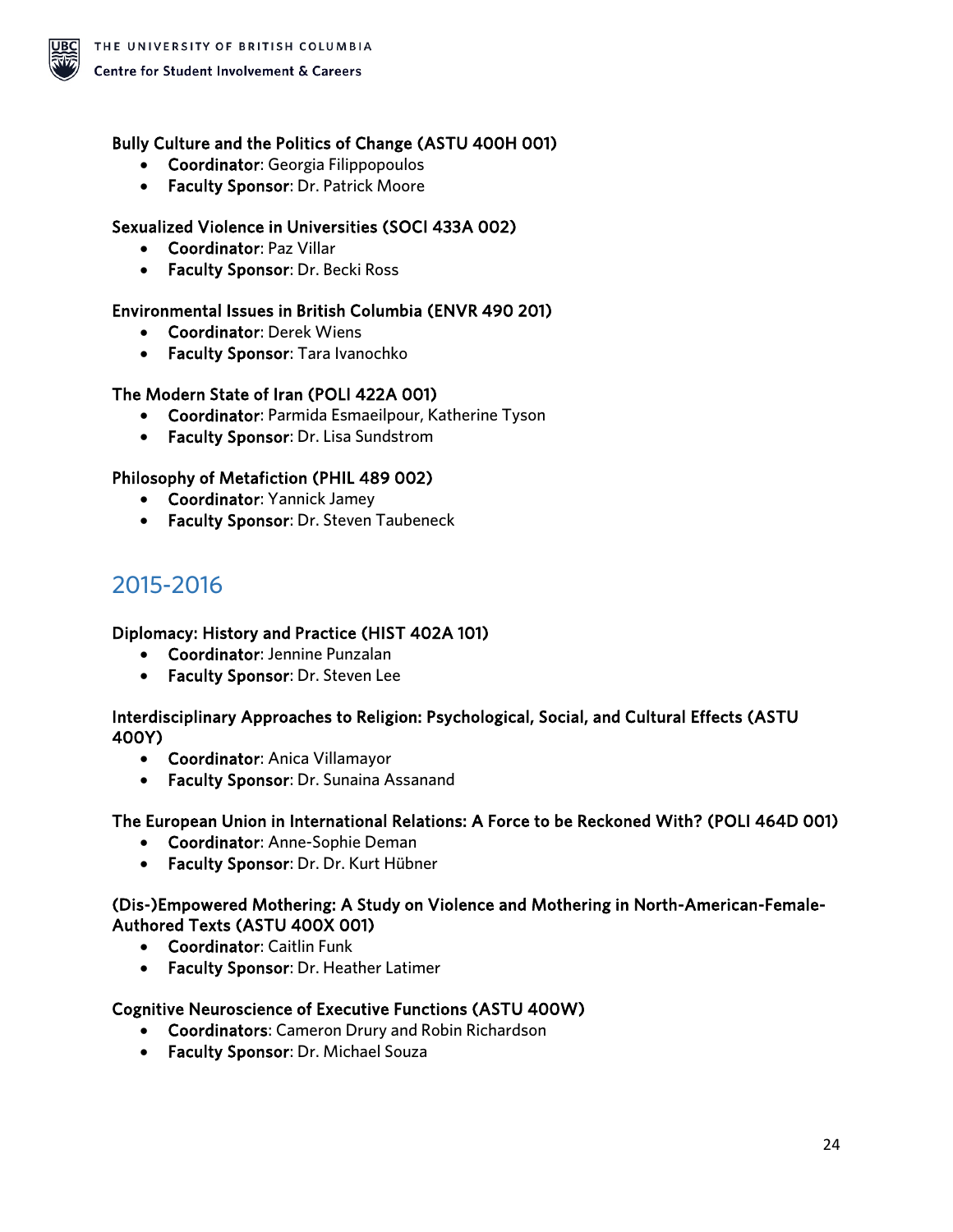

### Why the Undead Walk Among Us: An Exploration of Zombies in Literature and Popular Culture (ASTU 400P 001)

- Coordinator: Kate Reilly
- Faculty Sponsor: Dr. Gisele Baxter

#### Hong Kong's New Wave Cinema: A Filmic Study of the Handover (ASTU 400V 001)

- Coordinator: Nicolaus Li
- Faculty Sponsors: Dr. Robyn Citizen and Dr. Alison Baile

#### What Makes You Click: The Sociology of Online Dating (SOCI 433A 002)

- Coordinator: Skyler Wang
- Faculty Sponsor: Dr. Carrie Yodanis

#### Bilingualism (ASTU 400U 001)

- Coordinator: Tess Forest
- Faculty Sponsor: Dr. Laurel Fais

#### Infectious Diseases of the Tropics: A Description of the Nature, Prevalence, and Treatment of Disease (BIOL 448B 201)

- Coordinators: Ashley Pinter and Garrett Huwyler
- Faculty Sponsor: Dr. Patricia Shulte

#### Lovecraft and Cosmic Pessimism (ASTU 400Z)

- Coordinator: Jesse Greenway
- Faculty Sponsor: Dr. Bo Earle

#### Philosophical Arguments in Traditional vs. Non-Traditional Media (PHIL 486A 001)

- Coordinators: Konstantin Prodanovic and Daniel Munro
- Faculty Sponsor: Dr. Christina Hendricks

#### Space and Politics (ASTU 400T 001/POLI 464F 002)

- Coordinators: Nick Leach and Trenton Sanders
- Faculty Sponsor: Dr. Jaymie Matthews

#### Women & Femininity in Alternative Music (MUSC 403M 001)

- Coordinator: Heather Gunn
- Faculty Sponsor: Dr. David Metzer

#### Voices from the Margins: Race, Sexuality, and Settler Colonialism (GRSJ 425A 001)

- Coordinator: Kay Ho
- Faculty Sponsor: Dr. Sunera Thobani

#### Altered Consciousness (ASTU 400N 001)

- Coordinator: Jensen Burghardt
- Faculty Sponsor: Dr. Steven Barnes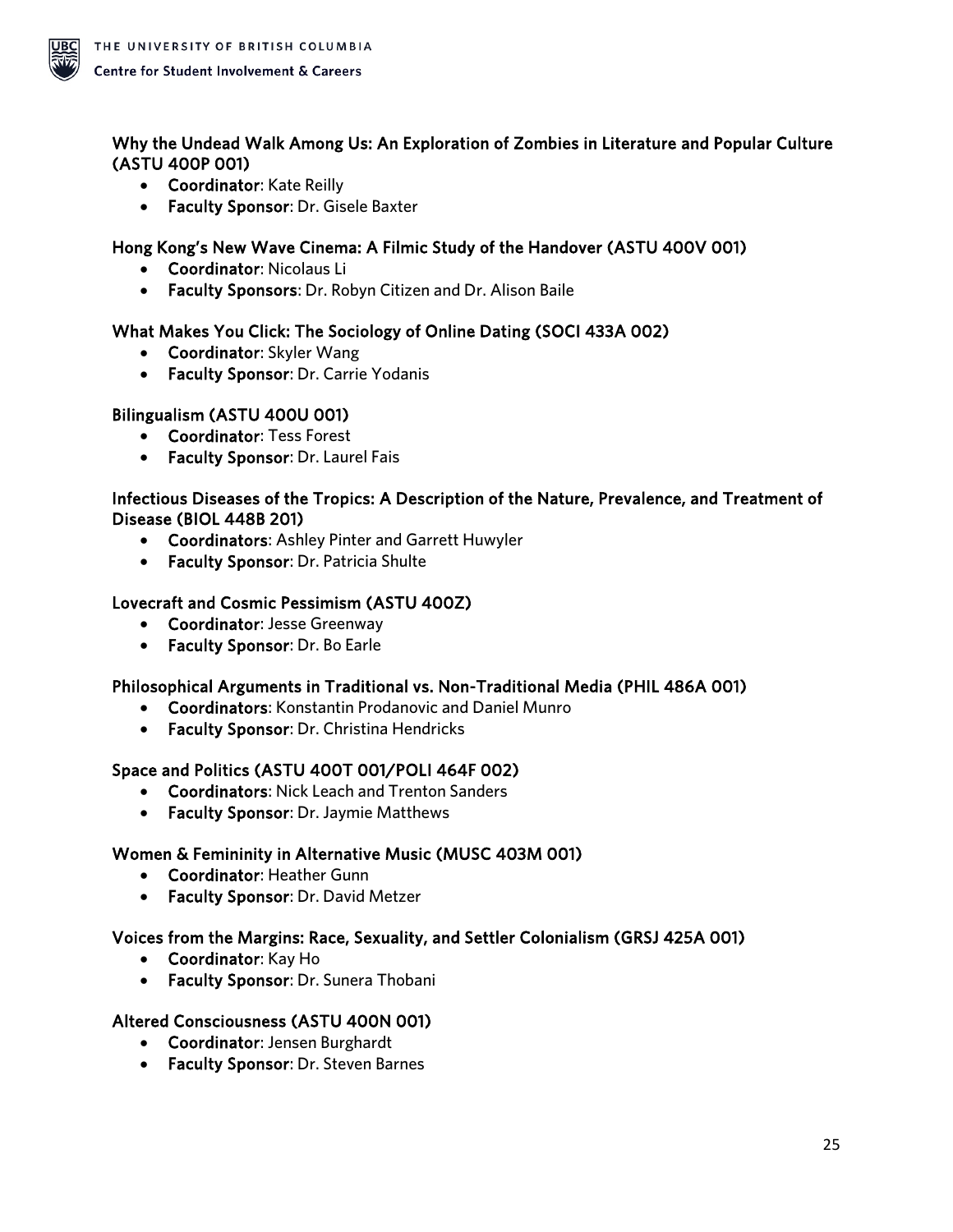# <span id="page-25-0"></span>2016-2017

#### Perspectives in Child Health and Injury Prevention (ASTU 400B)

- Coordinator: Andy Jiang
- Faculty Sponsor: Dr. Mariana Brussoni

#### Educational Psychology: Current Perspectives on Learning and Teaching (ASTU 400C 001)

- Coordinators: Victoria Lansdown and Alana Tacy
- Faculty Sponsor: Dr. Todd Handy

#### Neurodevelopmental Disorders (ASTU 400D 001)

- Coordinators: Juliet Meccia and Nicole Di Spirito
- Faculty Sponsor: Dr. Steven Barnes

#### Does Mindfulness Matter: Medical Applications (ASTU 400E 001)

- Coordinators: Michayla Pachkowski and Brooke McDonald
- Faculty Sponsor: Dr. Steven Barnes

#### Borders: Analyzing 21st Century Migratory and Social Movements Through New Media and Postcolonial Literature (ASTU 400F 001)

- Coordinators: Gabe Ricci and Zehra Naqvi
- Faculty Sponsor: Dr. Laura Moss

#### Africa and International Relations in the 21st century (ASTU 400G 001)

- Coordinator: Nelly Ky
- Faculty Sponsor: Dr. Katharina Coleman

#### Women, Politics and the Entertainment Industry in Latin America (ASTU 400H 001)

- Coordinators: Ana Merino and Julianna Bouso Rodriguez
- Faculty Sponsors: Dr. Jon Beasley-Murray

#### The Psychology of Torture: Biopsychosocial Consequences of Recurring Interpersonal Trauma (ASTU 400J 001)

- Coordinator: Luke Felczak
- Faculty Sponsor: Dr. Sunaina Assanand

#### Examining the Role of Finance in Society (COMM 490F 201)

- Coordinator: Albina Gibadullina
- Faculty Sponsor: Dr. Ron Giammarino

#### Embodying Our Teachings: Critical Reflections on Our Relations with Land and Community (FNIS 401U 101)

- Coordinators: Victoria Cooke and Emily Bailey
- Faculty Sponsor: Dr. Daniel Heath-Justice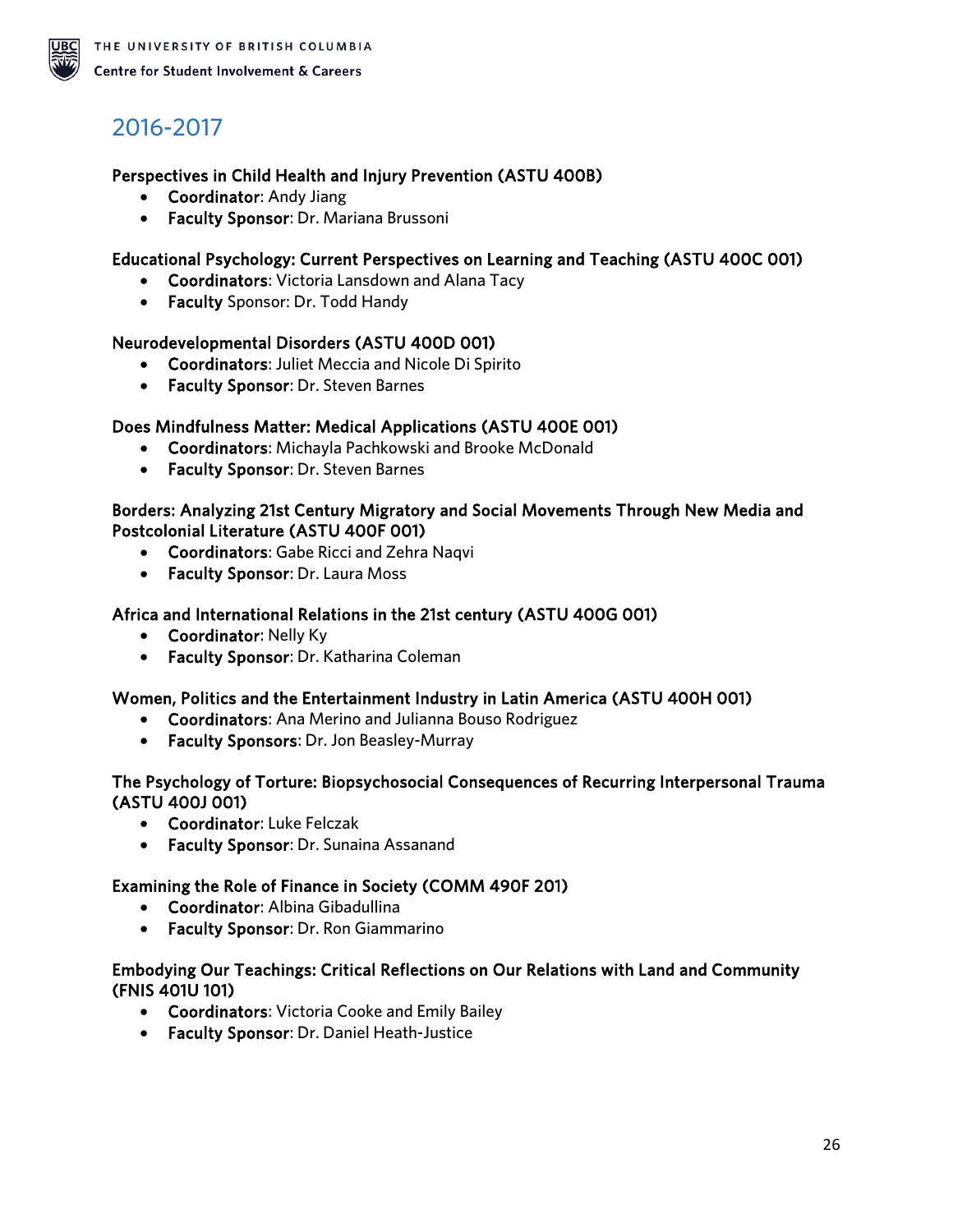

#### Current Issues on Identity/Questions contemporaines sur l'identité (FREN 420S 201)

- Coordinator: Maximilien Azorin
- Faculty Sponsor: Dr. Ralph Sarkonak

#### Weaving our social fabric: The Sociology of Fashion (SOCI 433A 002)

- Coordinators: Cecilia Federizon
- Faculty Sponsor: Dr. Amy Hanser

#### Representations of the Ongoing Syrian and Iraq Civil War and Subsequent Refugee Crisis (SOCI 433A 004)

- Coordinators: Michael Leff and Aida Mwanzia
- Faculty Sponsor: Dr. Gillian Creese

### <span id="page-26-0"></span>2017-2018

### Imagined Futures: Utopian and Dystopian Visions of Technological Progress (ASTU 400P 001)

- Coordinator: Vesta Sahatciu and Colleen Kennedy
- Faculty Sponsor: Dr. Christopher Mole

#### The Rhetoric and Sociology of the Causes and Implications of the 2016 US Presidential Election (ASTU 400T 001)

- Coordinators: Sana Fatima and Melissa Teo
- Faculty Sponsor: Dr. Christina Hendricks

#### Creative Science (ASTU 400U 001)

- Coordinators: Iris Liu and Iksha Kumar
- Faculty Sponsor: Dr. Niamh Kelly

#### An Interdisciplinary Approach to Contemporary Law and Society (ASTU 400V 001)

- Coordinator: Jessamine Liu
- Faculty Sponsor: Dr. Arlene Sindelar

#### Eating Disorders, Comorbidities, and Treatments (ASTU 400W 001)

- Coordinator: Bita Zareian
- Faculty Sponsor: Dr. Sunaina Assanand

### Literature's Legal Ligaments: An Examination of Law and Literature (ASTU 400X 001)

- Coordinators: Jia Faner and Tiffany Syyong
- Faculty Sponsor: Dr. Mark Harris

### War, Folklore, and the Mythos of the Inklings (ASTU 400Y 001)

- Coordinator: Kate Ney
- Faculty Sponsor: Dr. Robert Rouse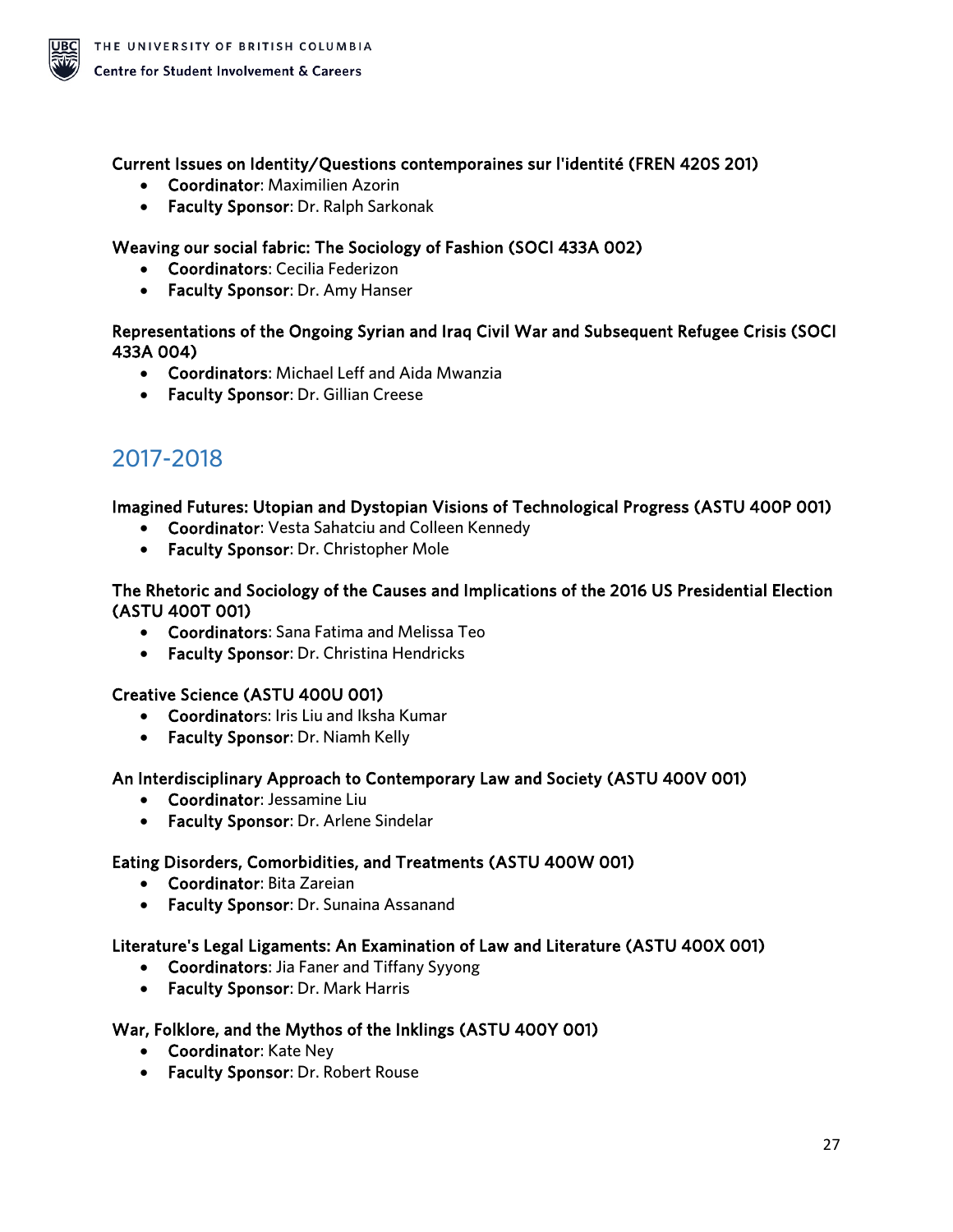

#### Trauma/Stressor-Related Disorders and Relationships (ASTU 400Z 001)

- Coordinator: Thalia Lang
- Faculty Sponsor: Dr. Steven J. Barnes

#### The Question of Filipino Identity (ACAM 447A 001)

- Coordinator: Phebe Ferrer
- Faculty Sponsor: Dr. Leonora Angeles

#### Humanitarian Engineering (APSC 498)

- Coordinator: Andrew Sheroubi
- Faculty Sponsor: Dr. Gabriel Potvin

#### Neural Circuits Governing Innate Social Behaviours (BIOL 490A 201)

- Coordinator: Alireza Kamyabi
- Faculty Sponsor: Dr. Michael Gordon

#### A Seminar on Programming Practice (CPSC 490 201)

- Coordinator: Finn Hackett
- Faculty Sponsor: Dr. Ivan Beschastnikh

#### Economics of Education (ECON 492A 001)

- Coordinator: Elena Fedortsova
- Faculty Sponsor: Dr. Mark Schmidt

#### Disney Revisited: Spectatorship, Identity and Society (FIST 434D 001)

- Coordinator: Jemma Dashkewytch
- Faculty Sponsor: Dr. Christine Evans

#### Biological Embedding: How Epigenetics, Neurodevelopment + Sociocultural Context Intersect to Shape Lifetime Health + Development (ISCI 490 201)

- Coordinator: Sunny Chen
- Faculty Sponsor: Dr. Steven Barnes

#### Human Bio-Psycho-Social Development (ISCI 490F 002)

- Coordinator: Saman Fouladirad
- Faculty Sponsor: Dr. Catherine Ann Cameron

#### Modern Methods in Neuroscience (ISCI 490 101)

- Coordinator: Jasmyne Kassam
- Faculty Sponsor: Dr. Jason Snyder

#### Existential Literature (PHIL 489 001)

- Coordinator: Etienne Lombard
- Faculty Sponsor: Dr. Barbara Weber

#### Development from the "Developing World" (ASTU 400N 001)

- Coordinators: Rohina Dass and Chris Coulson
- Faculty Sponsor: Dr. Jenny Peterson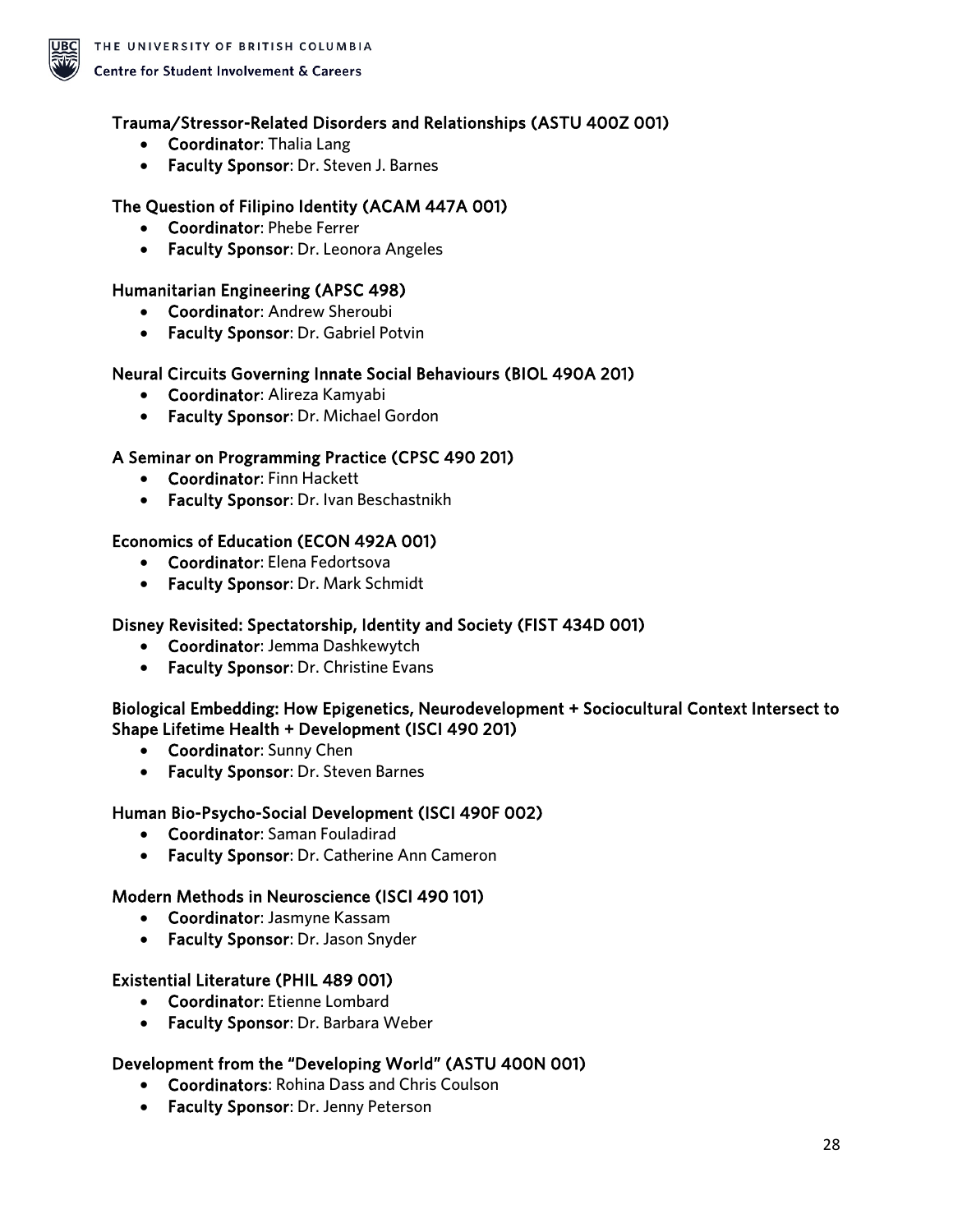

### Queer Experiences of Asian Communities (SOCI 433A 103)

- Coordinators: David How
- Faculty Sponsor: Dr. John Paul Catungal

### <span id="page-28-0"></span>2018-2019

### Emotion: A Psychosocial Approach (ASTU 400E 001)

- Coordinators: Adam Janusz and Natalie Cringle
- Faculty Sponsor: Dr. Michael Daniels

#### Refugee Integration: An Emphasis on the Role of Education (ASTU 400B 001)

- Coordinators: Amara Fakim and Mélodie Honen-Delmar
- Faculty Sponsor: Dr. Kerry Greer

### Pan-Africanism in History (ASTU 400C 001)

- Coordinator: Caroline Lempert
- Faculty Sponsor: Dr. David Morton

### The Age of Endarkenment: An Intellectual History of Modern Europe (HIST 390A 201)

- Coordinator: Emre Kurultay
- Faculty Sponsor: Dr. Robert Brain

#### Make 'Em Laugh: A Comparative Study of American Comedy Films Throughout History (BIOL 490A 201)

- Coordinators: Erin Stanley and Jordyn Rochwerg
- Faculty Sponsor: Dr. Christine Evans

### Analysis of Major Proteomics Techniques in Cancer Research (FIST 434C 001)

- Coordinator: Fennie Easton van der Graaf
- Faculty Sponsor: Dr. Leonard Foster

### A Critical Analysis of the Role of the University (GEOG 442 201)

- Coordinators: Gabriela Doebeli and Michelle Marcus
- Faculty Sponsor: Dr. Jessica Dempsey

### Conversations on Race and Climate Change (CONS 449C 204)

- Coordinator: HyunGu Kang
- Faculty Sponsor: Dr. Janette Bulkan

#### Decarbonization Technology and Policy Engineering Response to Climate Change Mitigation (APSC 498T 201)

- Coordinators: Ashna Misra and Jackson Herron
- Faculty Sponsor: Dr. Amanda Giang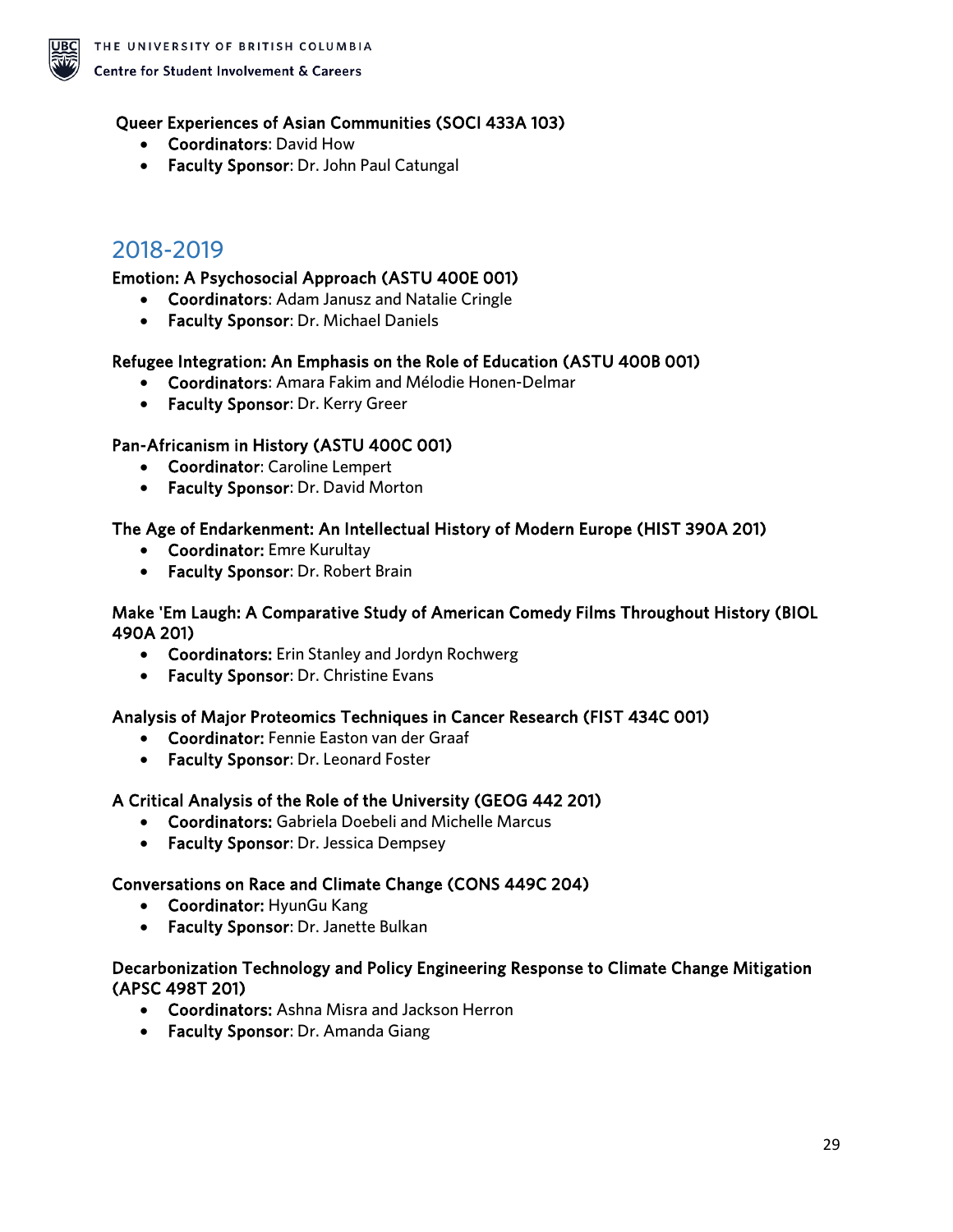

#### Role of Visual Arts in Mental Health (ASTU 400D 001)

- Coordinator: Jenny Chen
- Faculty Sponsor: Dr. Steven Barnes

#### World Religion and Global Politics (SOCI 433D 101)

- Coordinator: Moneeza Badat
- Faculty Sponsor: Dr. Thomas Kemple

#### Shaping Men: An Ethnographic Approach to Masculinities (ASTU 400A 001)

- Coordinators: Adèle Courcier and Nicolas El Haik-Wagner
- Faculty Sponsor: Sabina Magliocco

#### The Ethics, Implications, and Responsibility of Emerging Technology (COMM 490G 201)

- Coordinator: Quinn Hou
- Faculty Sponsor: Dr. Cameron Morrell

#### Sociology of Mental Health (ASTU 400G 001)

- Coordinator: Veronica Cho
- Faculty Sponsor: Dr. Seth Abrutyn

#### Critical Reflections on Obesity, Weight Stigma, and Health (FNH 490 002)

- Coordinator: Victoria Janzen
- Faculty Sponsor: Dr. Candice Rideout

### <span id="page-29-0"></span>2019-2020

#### Identity and Dissent in Post-Independence India (ASIA 476Z 001)

- Coordinators: Morgan Khan and Suyesha Dutta
- Faculty Sponsor: Dr. Anne Murphy

#### Issues in Comparative Politics (POLI 333Z 002)

- Coordinator: Areeka Riaz
- Faculty Sponsor: Dr. Ayesha Chaudhry

#### Artificial Intelligence and Legal Systems (PHIL 485 002

- Coordinators: Andrew Raitt and Abel Waller
- Faculty Sponsor: Dr. Christopher Mole

#### Hybrid Sexualities and Socialization (ASTU 400T 001)

- Coordinator: Kirsten Palmer
- Faculty Sponsor: Dr. Janice Stewart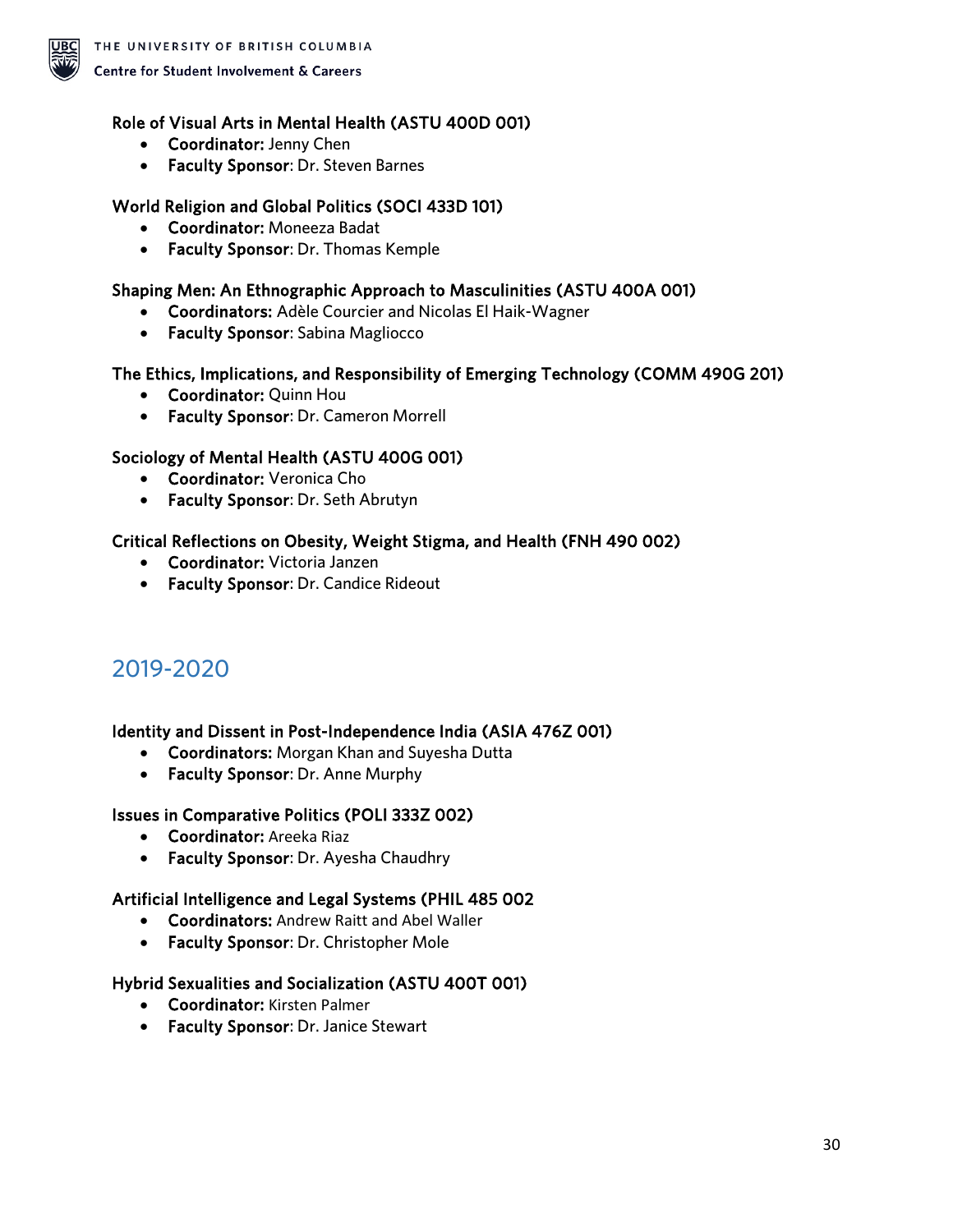

#### Psychology and Buddhism (ASTU 400U 001)

- Coordinator: Evguenia Ignatenko
- Faculty Sponsor: Dr. Jessica Main

#### The Roots of Research in Molecular Biology (BIOL 490A 202)

- Coordinator: William Wei
- Faculty Sponsor: Dr. Pam Kalas

#### The Sustainable Development Goals in the Global Development Agenda (ASTU 400X 001)

- Coordinators: Anjali Mishra and Julia Niebles
- Faculty Sponsor: Dr. Kerry Greer

#### Plant Biochemistry in Medicine and Pharmaceutics (BIOL 490A 201)

- Coordinator: Chak Chung Kuo
- Faculty Sponsor: Dr. Lacey Samuels

#### Sociology of Higher Education (SOCI 433E)

- Coordinator: Wei Jie Chow
- Faculty Sponsor: Dr. Neil Guppy

#### Machiavelli & Machiavellian Politics in Context (POLI 342C 002)

- Coordinator: Arian Zand
- Faculty Sponsor: Dr. Robert Crawford

#### Buddhism and Social Changes in Contemporary East Asia (ASIA 450Z 001)

- Coordinator: Menglu Tian
- Faculty Sponsor: Dr. Tsering Shakya

#### Tools of Travel: Tourism Mobilities and the Making of Place and Experience (ASTU 400V 001)

- Coordinator: James Binks
- Faculty Sponsor: Dr. Robert Crawford

#### Creating a Prosperous New World: How Technology Can Make it Happen (CPEN 400S 204)

- Coordinators: Amanda Hage-Hassan and Ravandi Beriwan Salamat
- Faculty Sponsor: Dr. Robert Crawford

#### Food Justice: Eating our way towards equity (LFS 490 001)

- Coordinators: Joyce Liao and Meryn Corkery
- Faculty Sponsor: Dr. Will Valley

#### Pedagogy in Computer Science (CPSC 490 201)

- Coordinators: Amy Zhu and Junsung Yoo
- Faculty Sponsor: Dr. Steven Wolfman

#### Placental Origins of Human Health and Disease (ISCI 490 202)

- Coordinator: Elizabeth Wong
- Faculty Sponsor: Dr. Wendy Robinson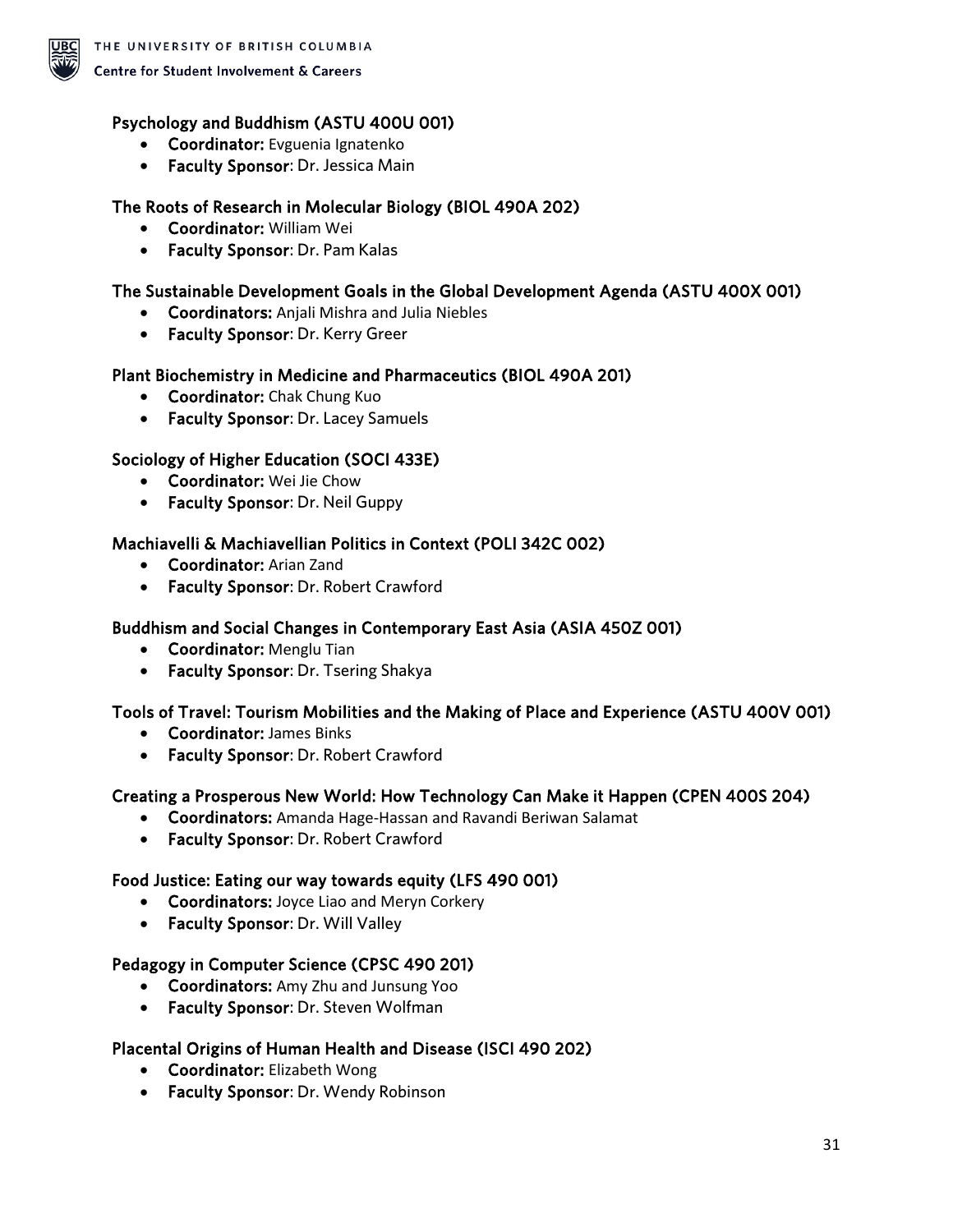

#### China/Avant-Garde: Retracing Modern and Contemporary Art (ASTU 400W 001)

- Coordinator: Elizabeth Wong
- Faculty Sponsor: Dr. Wendy Robinson

#### Placental Origins of Human Health and Disease (ISCI 490 202)

- Coordinator: Yue Yao
- Faculty Sponsor: Dr. Xiong Gu

#### Politics and Foreign Relations of Taiwan Post-1945 (POLI 328Z 002)

- Coordinator: Jiagu Zhao
- Faculty Sponsor: Dr. Yves Tiberghien

### <span id="page-31-0"></span>2020-2021

#### Artificial Intelligence for Social Impact (CPSC 490 201)

- Coordinator: Ren Wang
- Faculty Sponsor: Dr. Kevin Leyton-Brown

#### Bridging the Divide: The History of the Continental-Analytic Split (HIST 390D 201)

- Coordinators: Marcel Shelton and Vlada Asadulaeva
- Faculty Sponsor: Dr. Alan Richardson

#### Canadian Response to the Global Refugee Crisis (POLI 308Z 002)

- Coordinators: Credo Casmil and Saya Soma
- Faculty Sponsor: Dr. Jenny Peterson

#### Cultural Sociology (SOCI 433D 201)

- Coordinator: David Cho
- Faculty Sponsor: Dr. Catherine Corrigall-Brown

#### Ethics of Genetic Engineering (BIOL 490A 201)

- Coordinator: Madina Kagieva
- Faculty Sponsor: Dr. Pamela Kalas

#### Experiencing Ambedkar (POLI 341C 001)

- Coordinator: Riya Samuel
- Faculty Sponsor: Dr. Sunera Thobani

#### Exploring the Intersections of Climate Justice (ASTU 400B 001)

- Coordinators: Em Mittertreiner and Rachel Cheang
- Faculty Sponsor: Dr. Jessica Dempsey

#### Fandom and Fanworks In the Age of Internet (ASTU 400G 001)

- Coordinator: Olivia Brocklehurst
- Faculty Sponsor: Dr. Rick Gooding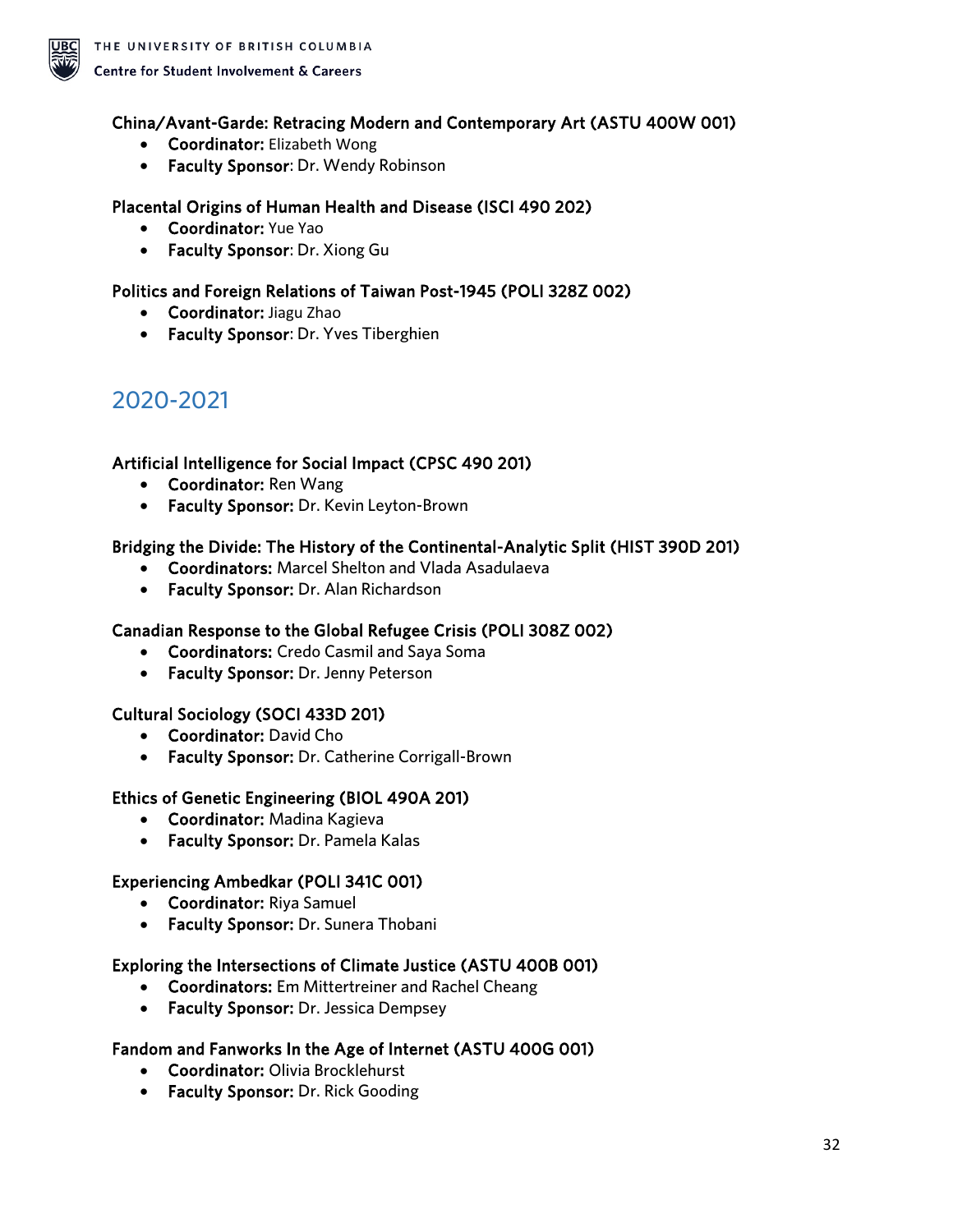

#### Intermittent Fasting and Human Metabolic Health (ISCI 490 201)

- Coordinator: Kevin Ren
- Faculty Sponsor: Dr. Barbara Stefanska

#### Japanese Pink Cinema: Gender, Sexuality, and Screen Studies (ASIA 490Z 001)

- Coordinator: Shay Scholes
- Faculty Sponsor: Dr. Colleen Laird

#### Making Smart Choices Post-COVID-19: Implications for Future Careers in Science and Medicine (ISCI 490 202)

- Coordinator: Adrija Chakrabarti
- Faculty Sponsor: Dr. Kevin Harris

#### Myth and Wonderworks In Indigenous Young Adult Literature (ASTU 400Z 001)

- Coordinator: Grace Guy
- Faculty Sponsor: Dr. David Gaertner

#### Narrative Imperative (ASTU 400D 001)

- Coordinator: David Kind
- Faculty Sponsor: Dr. Brianne Orr-Alvarez

#### Neurodivergent Narratives (ASTU 400E 001)

- Coordinator: Kip Chow
- Faculty Sponsor: Dr. Dallas Hunt

#### Communist and Post-Communist Politics: Russian and Post Soviet Politics (POLI 325 002)

- Coordinator: Emmett Mark
- Faculty Sponsor: Dr. Lisa Sundstrom

#### Social Horror Writing as Resistance (ASTU 400C 001)

- Coordinator: Terri Anderson
- Faculty Sponsor: Dr. Emily Pohl-Weary

#### Sociology of Social Media (SOCI 433D 202)

- Coordinator: Ervin Wong, Kritika Joshi
- Faculty Sponsor: Dr. Thomas Kemple

#### Sustainability Beyond Buzzwords: Sociopolitical Approaches to Problems in Sustainability (SOCI 433D 203/POLI 328Y 001)

- Coordinator: Divija Madhani
- Faculty Sponsor: Dr. Emily Huddart Kennedy

#### Feeding 9 billion: Systems-thinking crop production technology (LFS 490 001)

- Coordinator: Allison Gacad
- Faculty Sponsor: Dr. Andrew Riseman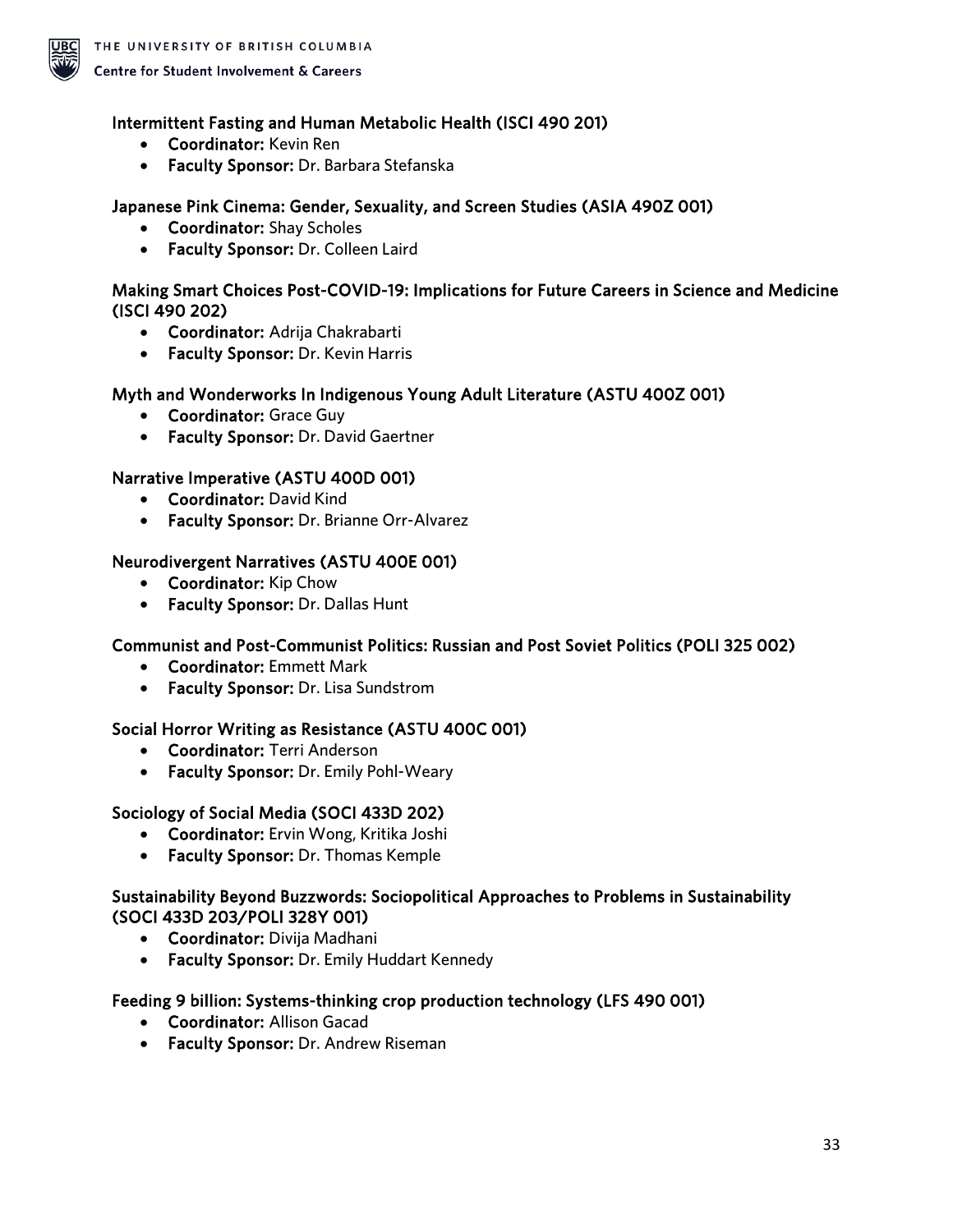

### Philosophical Inquiry in the Islamic World (PHIL 487 001)

- Coordinator: Jackson Duckworth
- Faculty Sponsor: Dr. Sylvia Berryman

# <span id="page-33-0"></span>2021-2022

#### Immigration and Mental Health (ACAM 447C: Immigration and Mental Health)

- Coordinator: Carmen Kim
- Faculty Sponsor: Dr. Robert Woollard

#### Introduction to Biological Machines: Harnessing the Power of Design Thinking for Biotechnology and Innovation (MICB 448S)

- Coordinator: Emilia Chen and Morris Huang
- Faculty Sponsor: Dr. Steve Hallam

### Engendering China: Sex, Gender and Sexuality in Modern Chinese Histories (HIST 390A)

- Coordinator: Aydin Quach
- Faculty Sponsor: Dr. Renren Yang

#### The Politics of Health (POLI 333Z)

- Coordinator: Miles Schaffrick and Moha Chaturvedi
- Faculty Sponsor: Dr. Michael Law

#### Intersectional and Multidimensional Analysis of Disordered Eating and Diet Culture (ISCI 490- 202)

- Coordinator: Robyn Armstrong
- Faculty Sponsor: Dr. Sheila Woody

### Evolution in Urban Environments (BIOL 490A)

- Coordinator: Sunny Gong
- Faculty Sponsor: Dr. Jeannette Whitton

#### The Becoming of Modern Chinese Foodscapes (ASIA 490Z 003)

- Coordinator: Shirley Ting
- Faculty Sponsor: Dr. Clayton Ashton

#### The Roots of Power: The History of Modern Agriculture (HIST 390B)

- Coordinator: Geneviève Dubuc and Zachary Crouch
- Faculty Sponsor: Dr. Jessica Wang

#### Colonization and Indigenous African Theatre and Performances (THTR 440C)

- Coordinator: Gituti Weirungu
- Faculty Sponsor: Dr. Hallie Marshall

#### Counter-cartographies: Maps at the Nexus of Art, Activism and Media (GEOG 442)

• Coordinator: Suyu He